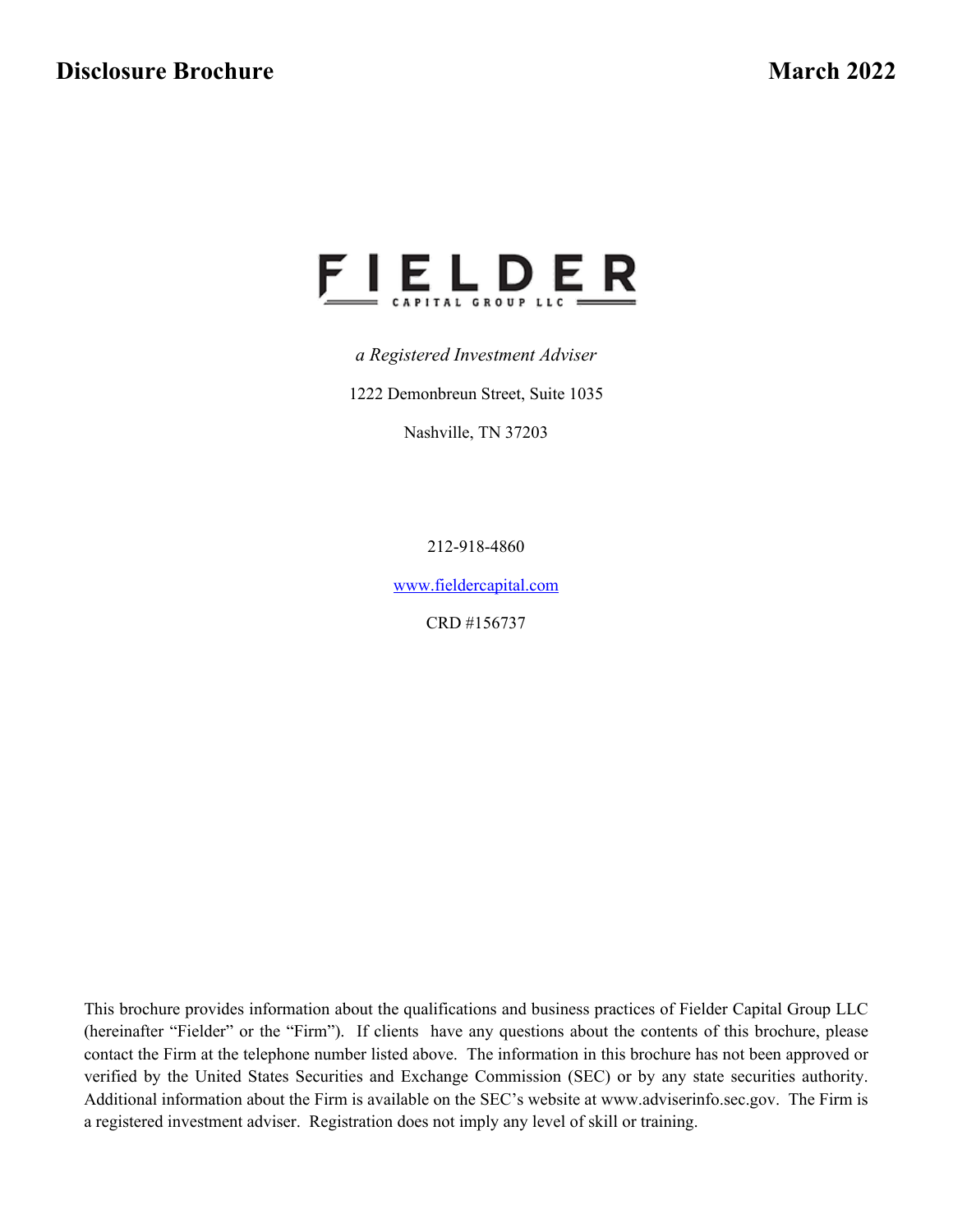# **Item 2. Material Changes**

In this Item, Fielder is required to discuss any material changes that have been made to the brochure since the last annual amendment dated January 2021. Fielder has made the following material changes to this brochure:

Item 1 – Fielder Capital moved its primary office location. See the Cover Page for our new office address.

Item 4 – We added the Retirement Plan Rollover Recommendations section to comply with the Department of Labor's Prohibited Transaction Exemption 2020-02.

Item 3 – Stephen L. Korn is now 33.34% owner of Fielder Capital.

Item 5 - Margin loans will result in clients paying a higher fee since the management fee is calculated based on the gross assets in the account, which includes any margin loan balance.

We will ensure that you receive a summary of any material changes to this and subsequent disclosure brochures within 120 days after our firm's fiscal year ends. Our firm's fiscal year ends on December 31, so you will receive the summary of material changes no later than April 30 each year. At that time, we will also offer or provide a copy of the most current disclosure brochure. We may also provide other ongoing disclosure information about material changes as necessary.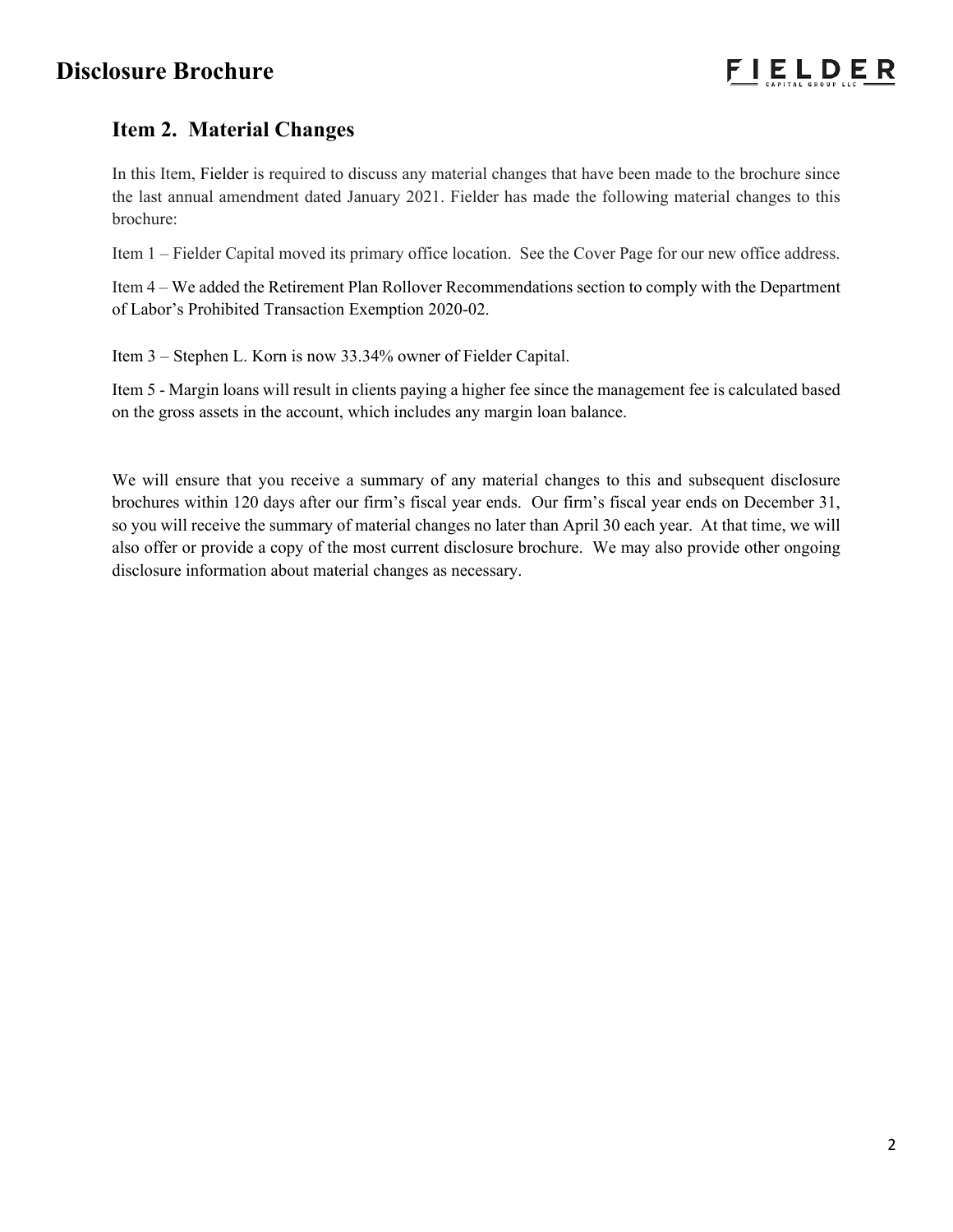

# Item 3. Table of Contents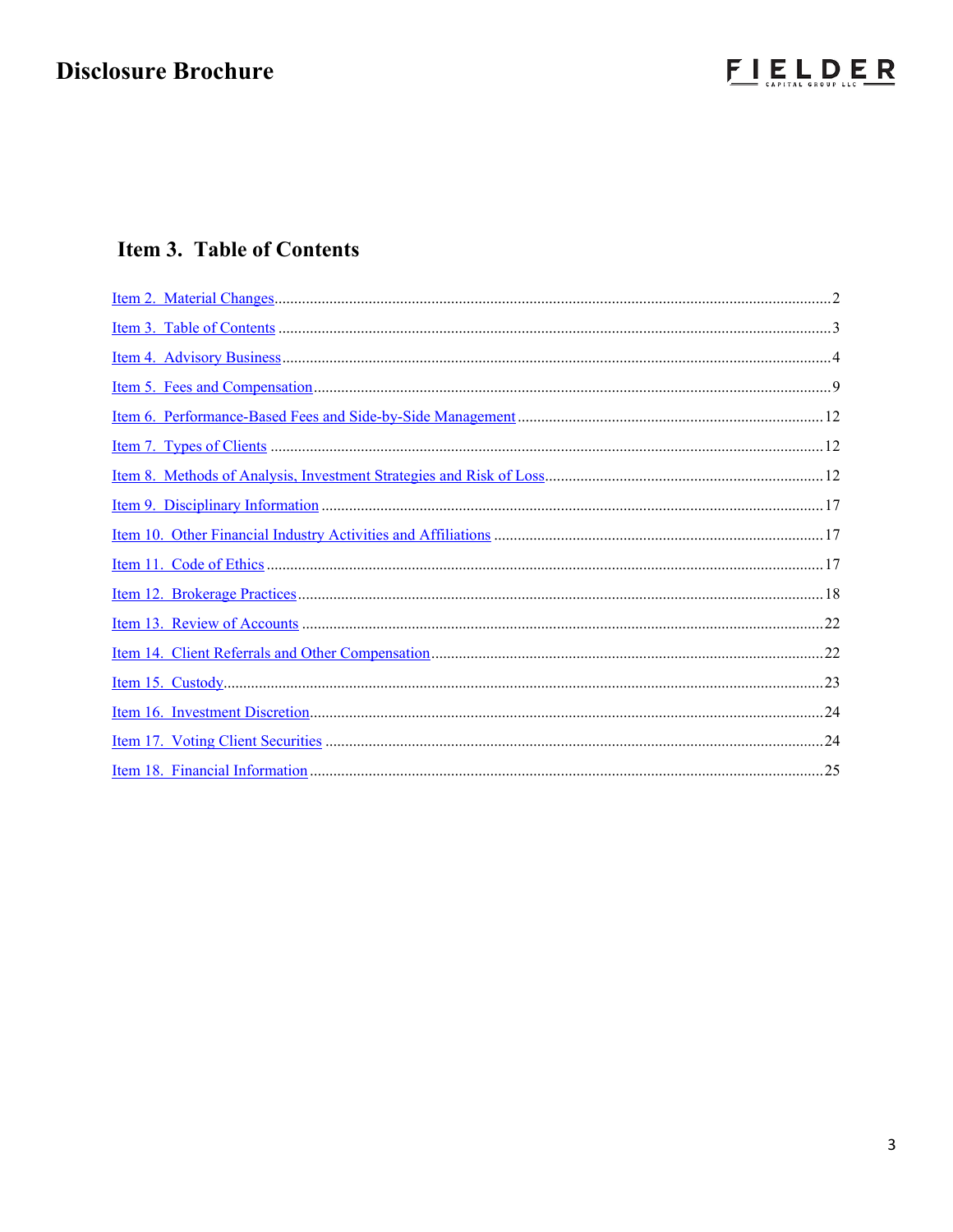## **Item 4. Advisory Business**

Fielder offers a variety of advisory services, which include Investment Management Services, and Investment Counseling Services. Prior to Fielder rendering any of the foregoing advisory services, clients are required to enter into one or more written agreements with Fielder setting forth the relevant terms and conditions of the advisory relationship (the "Advisory Agreement").

Fielder is the successor entity of Fielder Management, Inc., which was formed in 2009. Frank C. Byrd III is the Managing Member, Chief Compliance Officer and 64.66% owner of Fielder. Stephen L. Korn is the Chief Investment Officer and 33.34% owner of Fielder.

As of December 31, 2021, Fielder had \$443,155,164 in assets under management, \$439,676,293 of which is managed on a discretionary basis and \$3,478,871 of which is managed on a non-discretionary basis.

While this brochure generally describes the business of Fielder, certain sections also discuss the activities of its Supervised Persons, which refer to the Firm's officers, partners, directors (or other persons occupying a similar status or performing similar functions), employees or any other person who provides investment advice on Fielder's behalf and is subject to the Firm's supervision or control.

## **Investment Management Services**

Fielder manages client investment portfolios on a discretionary or non-discretionary basis.

Fielder manages portfolios on a discretionary basis based upon the client's objectives, risk tolerance, time horizon and other related factors. For discretionary accounts, Fielder typically constructs a strategic allocation of assets, primarily among individual equity and debt securities, mutual funds (including interval funds), exchange-traded funds ("ETFs"), variable annuity products and Independent Managers (as defined below). Fielder can invest in private placement securities, which can include debt, equity, and/or pooled investment vehicles for the clients who are "accredited investors" as defined under Rule 501 of the Securities Act of 1933, as amended, when consistent with the clients' investment objectives. While Fielder does not currently employ the use of futures or options as a part of its strategy, it has the ability to do so should circumstances warrant their use in the future. Fielder can also provide advice about any other type of investment held in clients' portfolios.

Fielder can also render non-discretionary investment management services to clients. This can relate to assets held in clients' individual employer-sponsored retirement plans, variable life/annuity products that they own, and/or 529 plans or other products which are not held by the clients' primary custodians. In so doing, Fielder either directs or recommends the allocation of client assets among the various investment options that are available within the product. Client assets are maintained at the specific insurance company or custodian designated by the product's provider. Fielder can also provide nondiscretionary advice about any other type of investments otherwise held by clients. Fielder also provides specialized investment management services on an individually-negotiated basis on behalf of certain clients.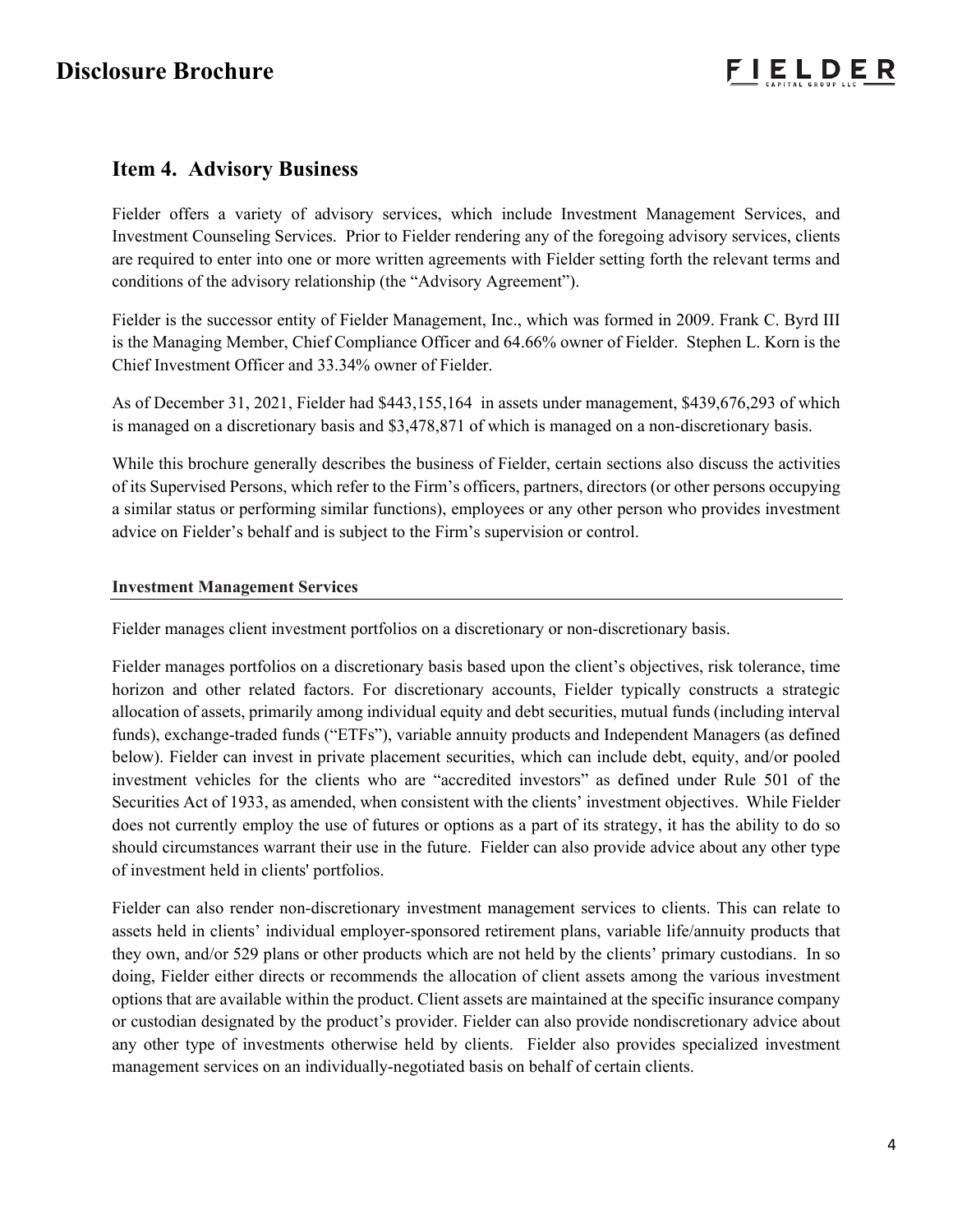

Fielder tailors its advisory services to meet the needs of its individual clients and seeks to ensure, on a continuous basis, that client portfolios are managed in a manner consistent with those needs and objectives. Fielder consults with clients on an initial and ongoing basis to assess their specific risk tolerance, time horizon, liquidity constraints and other related factors relevant to the management of their portfolios. Clients are advised to promptly notify Fielder if there are changes in their financial situation or if they wish to place any limitations on the management of their portfolios. Clients can impose reasonable restrictions or mandates on the management of their accounts if Fielder determines, in its sole discretion, the conditions would not materially impact the performance of a management strategy or prove overly burdensome to the Firm's management efforts.

## *Retirement Plan Rollover Recommendations*

When Fielder provides investment advice about a client's retirement plan account or individual retirement account ("IRA") including whether to maintain investments and/or proceeds in the retirement plan account, roll over such investment/proceeds from the retirement plan account to an IRA, or make a distribution from the retirement plan account, we acknowledge that Fielder is a "**fiduciary**" within the meaning of Title I of the Employee Retirement Income Security Act ("ERISA") and/or the Internal Revenue Code ("IRC") as applicable, which are laws governing retirement accounts. Fielder operates under a special rule that requires Fielder to act in a client's best interest and not put Fielder's interest ahead of a client's.

Under this special rule's provisions, Fielder must act as a fiduciary to a retirement plan account or IRA under ERISA/IRC, which requires that Fielder:

- Meet a professional standard of care when making investment recommendations (e.g., give prudent advice);
- Never put the financial interests of Fielder ahead of a client when making recommendations (e.g., give loyal advice);
- Avoid misleading statements about conflicts of interest, fees, and investments;
- Follow policies and procedures designed to ensure that Fielder gives advice that is in the client's best interest;
- Charge no more than is reasonable for the services of Fielder; and
- Give a client basic information about conflicts of interest.

To the extent Fielder recommends a client roll over client's account from a current retirement plan account to an individual retirement account managed by Fielder, please know that Fielder and its investment adviser representatives have a conflict of interest.

Fielder can earn increased investment advisory fees by recommending that a client roll over their account at the retirement plan to an IRA managed by Fielder. Fielder will earn fewer investment advisory fees if a client does not roll over the funds in the retirement plan to an IRA managed by Fielder.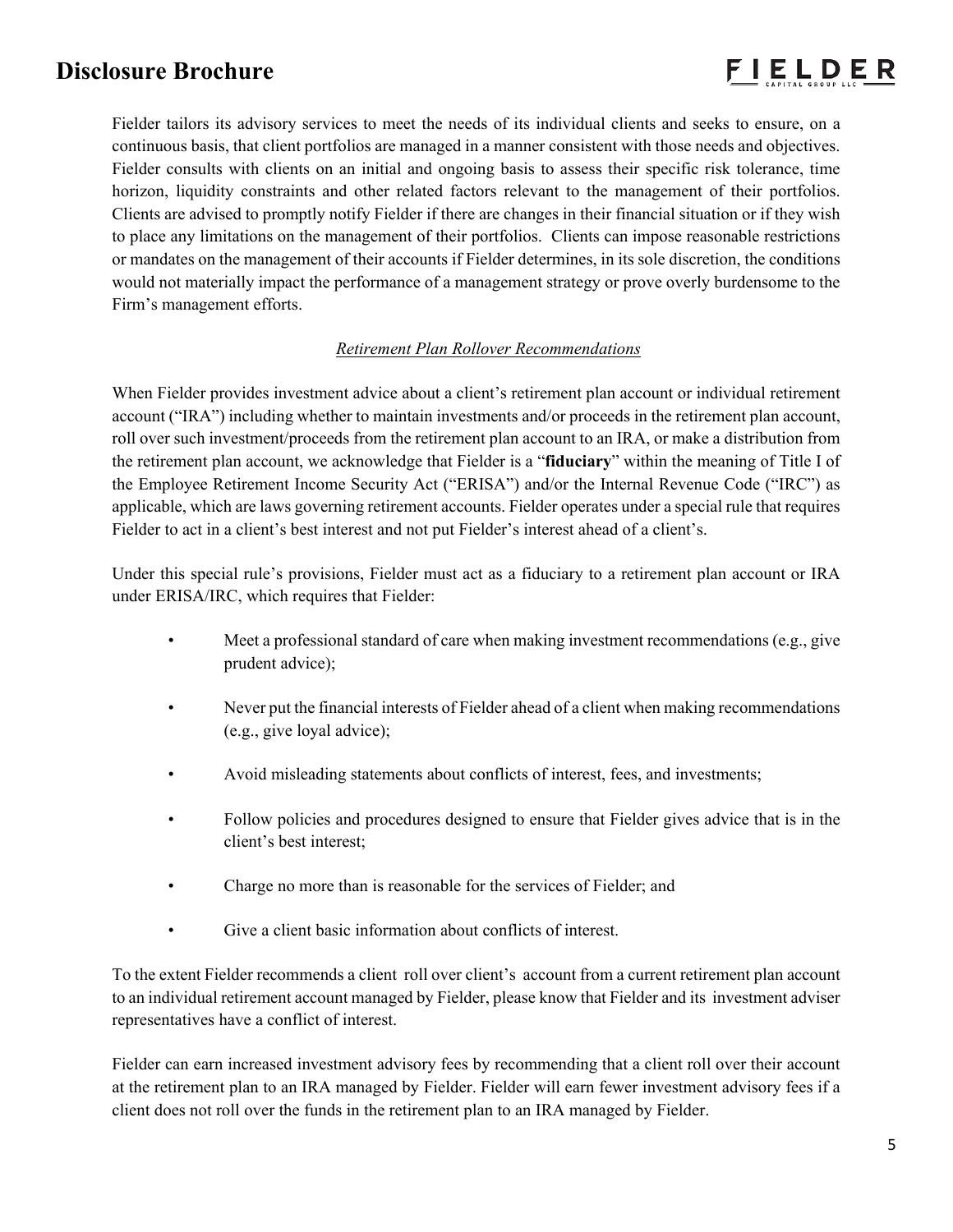

Thus, Fielder's investment adviser representatives have an economic incentive to recommend a rollover of funds from a retirement plan to an IRA. This is a conflict of interest because Fielder's recommendation that a client open an IRA account to be managed by Fielder can be based on Fielder's economic incentive and not based exclusively on whether or not moving the IRA to Fielder's management program is in the client's overall best interest.

Fielder has taken steps to manage this conflict of interest. Fielder has adopted an impartial conduct standard whereby the investment adviser representatives will (i) provide investment advice to a retirement plan participant regarding a rollover of funds from the retirement plan in accordance with the fiduciary status described below, (ii) not recommend investments which result in Fielder receiving unreasonable compensation related to the rollover of funds from the retirement plan to an IRA, and (iii) fully disclose compensation received by Fielder and Fielder's supervised persons and any material conflicts of interest related to recommending the rollover of funds from the retirement plan to an IRA and refrain from making any materially misleading statements regarding such rollover.

When providing advice to a client regarding a retirement plan account or IRA, Fielder investment advisor representatives will act with the care, skill, prudence, and diligence under the circumstances then prevailing that a prudent person acting in a like capacity and familiar with such matters would use in the conduct of an enterprise of a like character and with like aims, based on the investment objectives, risk, tolerance, financial circumstances, and a client's needs, without regard to the financial or other interests of Fielder or its affiliated personnel.

### **Use of Independent Managers**

As mentioned above, Fielder selects certain Independent Managers to actively manage a portion of its clients' assets. The specific terms and conditions under which a client engages an Independent Manager may be set forth in a separate written agreement with the designated Independent Manager. In addition to this brochure, clients can also receive the written disclosure documents of the respective Independent Managers engaged to manage their assets.

Fielder evaluates a variety of information about Independent Managers, which includes the Independent Managers' public disclosure documents, materials supplied by the Independent Managers themselves, and other third-party analyses it believes are reputable. To the extent possible, the Firm seeks to assess the Independent Managers' investment strategies, past performance, and risk results in relation to its clients' individual portfolio allocations and risk exposure. Fielder also takes into consideration each Independent Manager's management style, returns, reputation, financial strength, reporting, pricing and research capabilities, among other factors.

Fielder continues to provide services relative to the discretionary or non-discretionary selection of the Independent Managers. On an ongoing basis, the Firm monitors the performance of those accounts being managed by Independent Managers. Fielder seeks to ensure the Independent Managers' strategies and target allocations remain aligned with its clients' investment objectives and overall best interests.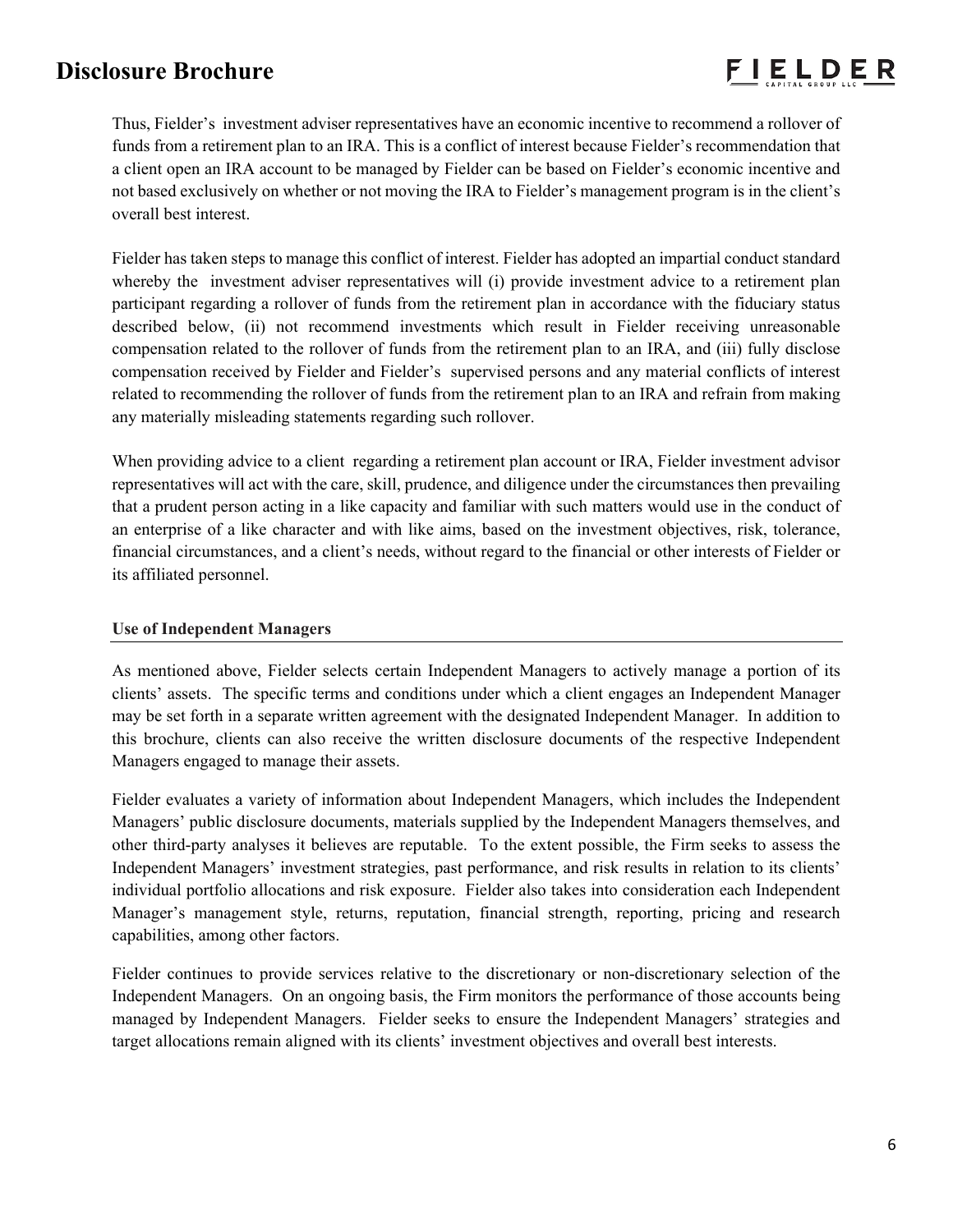## **Investment Counseling Services**

Fielder can provide individuals and institutions with financial planning, wealth management, or consulting services that address any or all of the following: investment policy statement preparation, portfolio review, cash flow analysis, retirement planning, estate planning, or succession planning. These services may be provided to clients either on a stand-alone basis or as part of an investment management engagement. Fielder's recommendations are based upon each client's individual objectives, time horizon, risk tolerance, and other related factors. In performing these services, Fielder is under no obligation to verify any information provided by the client or by the client's other professionals (such as attorney or accountant). Fielder is expressly authorized to rely on such information. Fielder can recommend its own services as well as those of other professionals to implement its recommendations. Clients are advised that a conflict of interest exists if Fielder recommends its own services. The client is under no obligation to act upon any of the recommendations made by Fielder under a financial planning or consulting engagement, nor is the client obliged to engage the services of any recommended professional, including Fielder itself. The client is free to accept or reject any of Fielder's recommendations and has complete discretion regarding the implementation of such recommendations. It is the client's responsibility to promptly notify Fielder of any changes in their financial situation or financial objectives so that Fielder can review and revise its prior recommendations and/or current services.

### **Retirement Plan Services**

Fielder offers retirement plan services to retirement plan sponsors and to individual participants in retirement plans. For a corporate sponsor of a retirement plan, our retirement plan services can include, but are not limited to, the following services:

### Fiduciary Management Services

Fielder provides clients with the following Fiduciary Retirement Plan Management Services:

- Discretionary Management Services. Fielder will provide the client with continuous and ongoing supervision over the designated retirement plan assets. Fielder will actively monitor the designated retirement plan assets and provide advice regarding buying, selling, reinvesting or holding securities, cash or other investments of the Plan. We have discretionary authority to make all decisions to buy, sell or hold securities, cash or other investments for the designated retirement plan assets in our sole discretion without first consulting with the client. We also have the power and authority to carry out these decisions by giving instructions, on a client's behalf, to brokers and dealers and the qualified custodian(s) of the Plan for our management of the designated retirement plan assets.
- Discretionary Investment Selection Services. Fielder will monitor the investment options of the Plan and add or remove investment options for the Plan. Fielder will have discretionary authority to make all decisions regarding the investment options that will be made available to Plan participants.

When a client elects to utilize any of Fielder's Fiduciary Management Services, then Fielder will be acting as an Investment Manager to the Plan, as defined by ERISA section 3(38), with respect to our Fiduciary Management Services, and Fielder hereby acknowledges that it is a fiduciary with respect to its Fiduciary Management Services.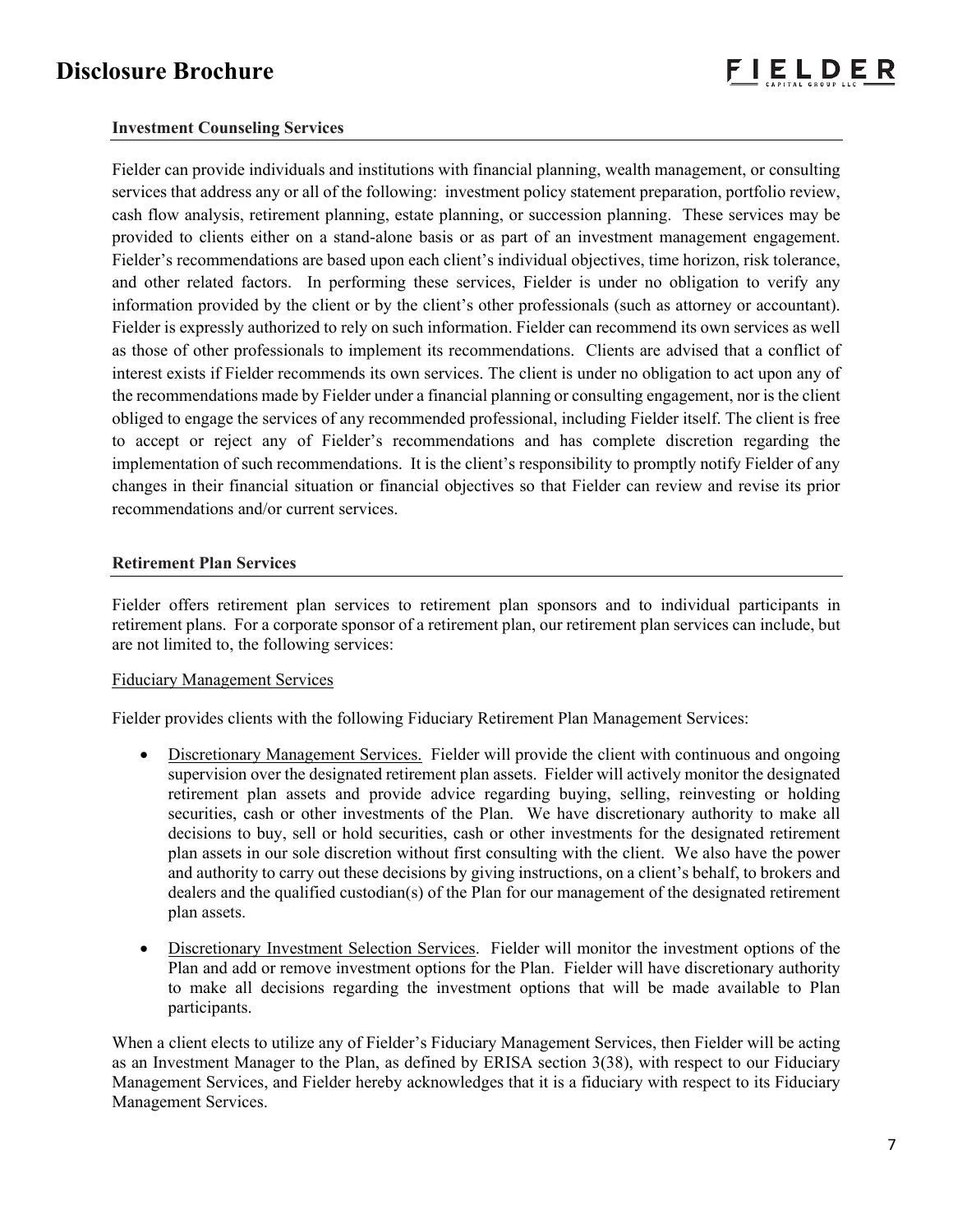Securities and other types of investments all bear different types and levels of risk. Those risks are typically discussed with clients in defining the investment policies and objectives that will guide investment decisions for their qualified plan accounts. Upon request, as part of our retirement plan services, we can discuss those investments and investment strategies that we believe tend to reduce these risks for a particular client's circumstances or for plan participants.

Clients and plan participants must realize that obtaining higher rates of return on investments entails accepting higher levels of risk. Based upon discussions with the client, we will attempt to identify the balance of risks and rewards that is appropriate and comfortable for the client and other employees. It is still the clients' responsibility to ask questions if the client does not fully understand the risks associated with any investment. All plan participants are strongly encouraged to read prospectuses, when applicable, and ask questions prior to investing.

We strive to render our best judgment for clients. Still, Fielder cannot assure that investments will be profitable or assure that no losses will occur in their portfolios. Past performance is an important consideration with respect to any investment or investment advisor, but it is not necessarily an accurate predictor of future performance.

Fielder will disclose, to the extent required by ERISA Regulation Section 2550.408b-2(c), to the client any change to the information that we are required to disclose under ERISA Regulation Section 2550.408b- $2(c)(1)(iv)$  as soon as practicable, but no later than sixty (60) days from the date on which we are informed of the change (unless such disclosure is precluded due to extraordinary circumstances beyond our control, in which case the information will be disclosed as soon as practicable).

In accordance with ERISA Regulation Section 2550.408b-2(c)(vi)(A), we will disclose within thirty (30) days following receipt of a written request from the responsible plan fiduciary or Plan Administrator (unless such disclose is precluded due to extraordinary circumstances beyond our control, in which case the information will be disclosed as soon as practicable) all information related to the Qualified Retirement Plan Agreement and any compensation or fees received in connection with the Agreement that is required for the Plan to comply with the reporting and disclosure requirements of Title 1 of ERISA and the regulations, forms and schedules issued thereunder.

If we make an unintentional error or omission in disclosing the information required under ERISA Regulation Section 2550.408b-2(c)(1)(iv) or (vi), we will disclose to the client the correct information as soon as practicable, but no later than thirty (30) days from the date on which we learned of such error or omission.

### **Administrative Services Provided by Orion Advisor Services, LLC**

Fielder has contracted with Orion Advisor Services, LLC (referred to as "Orion") to utilize its technology platforms to support data reconciliation, performance reporting, fee calculation and billing, client database maintenance, quarterly performance evaluations, and other functions related to the administrative tasks of managing client accounts. Due to this arrangement, Orion will have access to client accounts, but Orion will not serve as an investment adviser to Fielder clients. Clients will not incur additional fees with the firm's use of Orion.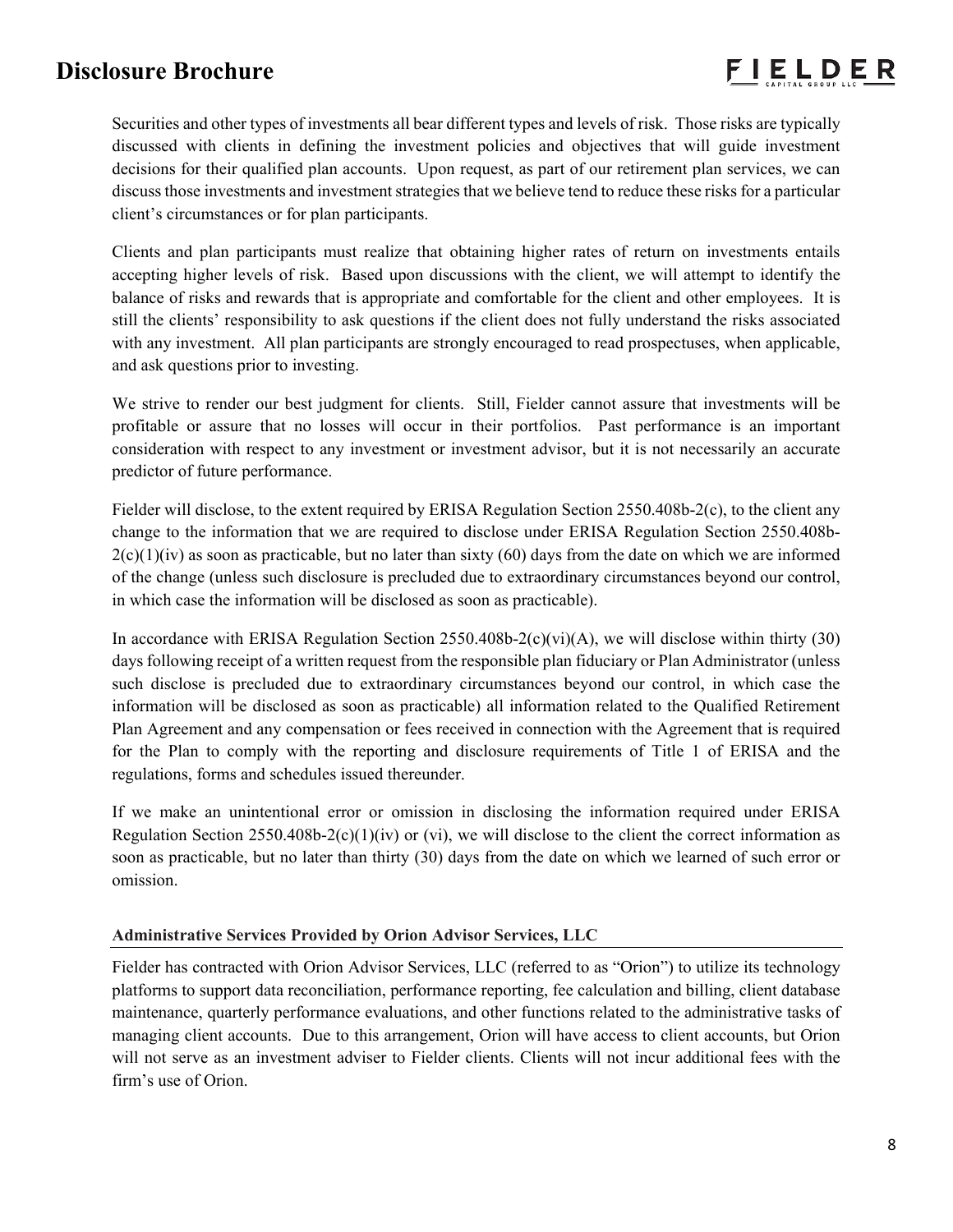# **Item 5. Fees and Compensation**

Fielder offers services on a fee basis, which can include fees based upon assets under management, fixedfees, or hourly fees.

## **Investment Management Fees**

Fielder offers investment management services for an annual fee based on the amount of gross assets under the Firm's management. This management fee varies, depending upon the size of a client's portfolio. This management fee varies in accordance with the following blended fee schedule:

| <b>ACCOUNT VALUE</b> | <b>ANNUALIZED FEE</b> |
|----------------------|-----------------------|
| First \$1 million    | $0.89\%$              |
| Next \$2 million     | $0.79\%$              |
| Next \$2 million     | $0.69\%$              |
| Next \$5 million     | $0.59\%$              |
| Over \$10 million    | 0.49%                 |

This is a blended fee schedule, meaning that the assets in a client's account will be billed at different levels according to the fee schedule above. The cumulative fee percentage for client's account will be a blended rate based on the fee percentages applied to each asset tier. The annual fee is calculated and charged quarterly in advance, based upon the market value of the gross assets being managed by Fielder on the last trading day of the previous billing period as provided by Orion, our third-party technology platform provider, unless Fielder otherwise agrees in writing. The aggregate net value of the managed account shall be determined on the basis of such asset statements as provided by Orion or by any investment vehicle utilized in the account. As such, a client may see slight differences in the quarter-end market value of the client's account from the custodian's statement as compared to the market value of the account from Orion. This is due to differences in the treatment of accrued interest posting, trade date versus settlement date, and other variables. Margin loans will result in clients paying a higher fee since the management fee is calculated based on the gross assets in the account, which includes any margin loan balance.

If a managed account is initiated or terminated during a calendar quarter, it will be charged a prorated fee. Upon termination of any account, any prepaid, unearned fees will be promptly refunded, and any earned, unpaid fees will be due and payable. If assets are deposited into or withdrawn from an account after the inception of a quarter that exceed ten percent  $(10\%)$  of the portfolio value prior to the transaction, the fee payable with respect to such assets is prorated based on the number of days remaining in the quarter. For specialized engagements, Fielder can negotiate a different fee arrangement that does not utilize the abovereferenced blended fee schedule. Fees resulting from such arrangement can be lower than fees outlined in the above-referenced fee schedule. Employees of Fielder receive our investment management advisory services at no charge.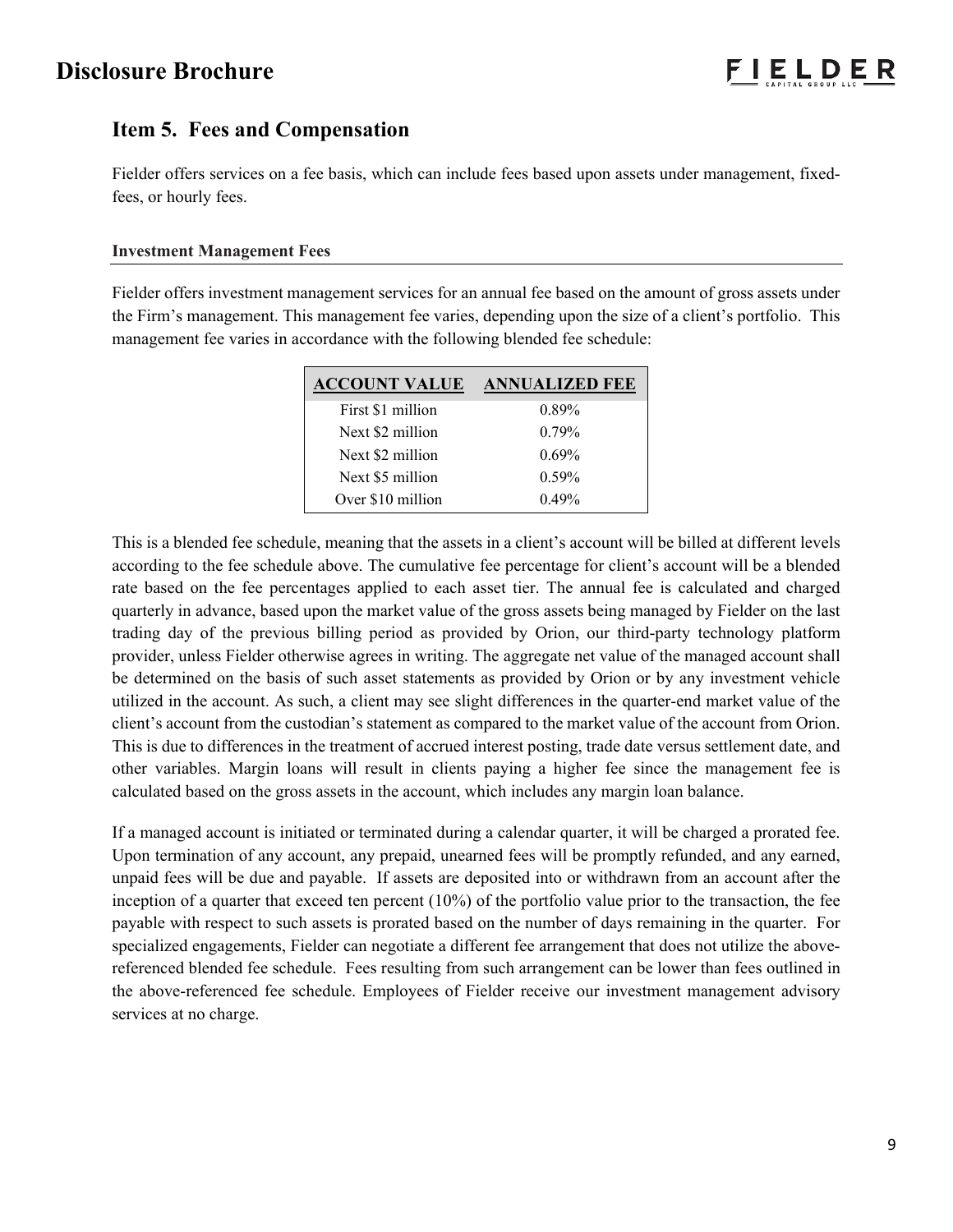## **Investment Counseling Fees**

Individual and institutional clients may engage Fielder to provide customized Investment Counseling on a fixed-fee or hourly-fee basis under a stand-alone engagement.

For fixed-fee engagements, the amount of the fee and the frequency of billing is negotiable and according to the scope, duration, and nature of the engagement, as well as the experience and seniority of the financial professional(s) staffed for the engagement. Fixed-fee engagements initiated or terminated during a billing period will be prorated. Upon termination of any fixed-fee contract, any unearned fees will be promptly returned to the client and any unpaid, earned fees will be due and payable to Fielder.

For hourly-fee engagements, the hourly rates and frequency of billing is negotiable and varies according to the scope, duration, and nature of each specific project, as well as the experience and seniority of the financial professional(s) staffed for the engagement. The individual hourly fee rates are approximately as follows:

- Frank C. Byrd III (Principal): \$600 per hour
- Stephen Korn (Principal): \$600 per hour

Such hourly-fee engagements may also require the client pay, or reimburse, for certain incidental expenses, (e.g., transportation, lodging, etc.) that are necessary to render the services as agreed. Typically, the length of these hourly-fee engagements ranges from five to twenty hours; however, a particular-project may require more or less time as is necessary under the circumstances. The hourly fee is based upon actual hours worked on each consulting project, as agreed upon and per Fielder's stated pricing. Upon termination of any hourly-fee contract, any unearned fees will be promptly returned to the client and any unpaid, earned fees will be due and payable to Fielder.

## **Retirement Plan Services**

For retirement plan sponsor clients, Fielder will charge an annual fee that is calculated as a percentage of the value of plan assets. This management fee varies, depending upon the size and composition of a client's portfolio and the type of services rendered. This management fee varies in accordance with the following blended fee schedule:

| <b>ACCOUNT VALUE</b> | <b>ANNUALIZED FEE</b> |
|----------------------|-----------------------|
| First \$1 million    | 0.89%                 |
| Next \$2 million     | 0.79%                 |
| Next \$2 million     | $0.69\%$              |
| Next \$5 million     | $0.59\%$              |
| Over \$10 million    | 0.49%                 |

This is a blended fee schedule, meaning that the assets in a retirement plan account will be billed at different levels according to the fee schedule above. The cumulative fee percentage for the account will be a blended rate based on the fee percentages applied to each asset tier.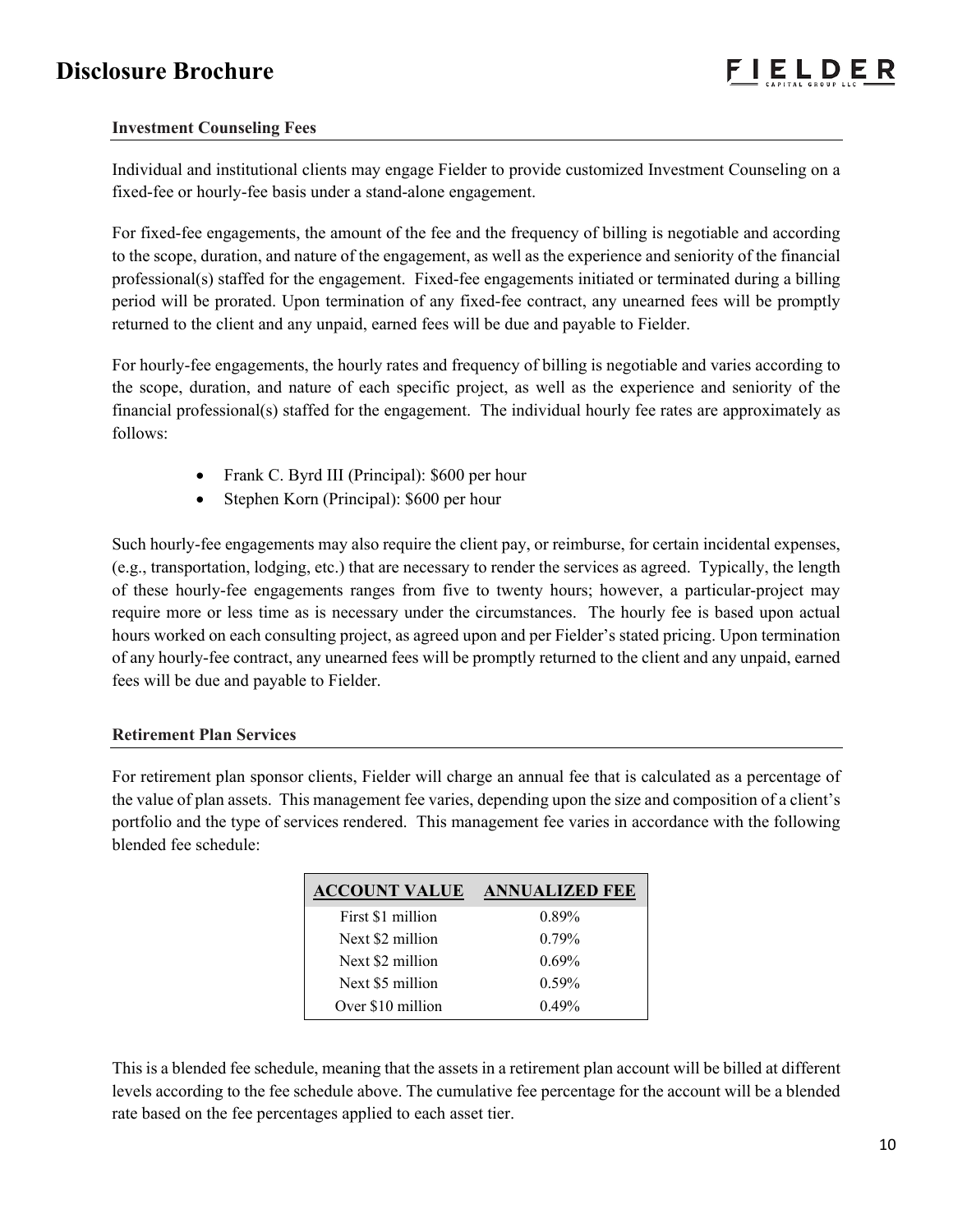

The annual fee is calculated and charged quarterly in advance, based upon the market value of the assets being managed by Fielder on the last trading day of the previous billing period. If the retirement plan account is initiated or terminated during a calendar quarter, it will be charged a prorated fee. Upon termination of any account, any prepaid, unearned fees will be promptly refunded, and any earned, unpaid fees will be due and payable.

Fees will be directly deducted from the retirement plan assets. The Plan will be required to provide the custodian with written authorization to deduct the fees from the account and pay the fees to Fielder. We will provide the custodian with a fee notification statement.

The agreement between Fielder and the retirement plan continues in effect until terminated by either party pursuant to the terms of the agreement. If services are terminated within five business days of signing the client agreement, services are terminated without penalty.

Fielder does not reasonably expect to receive any other compensation, direct or indirect, for its services. If we receive any other compensation for such services, we will (i) offset that compensation against our stated fees, and (ii) will disclose the amount of such compensation, the services rendered for such compensation and the payer of such compensation to the client.

## **Fee Discretion**

Fielder may, in its sole discretion, negotiate to charge a lesser fee based upon certain criteria, such as anticipated future earning capacity, anticipated future additional assets, dollar amount of assets to be managed, related accounts, account composition, pre-existing/legacy client relationship and account retention. The fee for Investment Counseling Services may be waived for clients who are already paying a fee for our Investment Management services, at the discretion of Fielder.

### **Additional Fees and Expenses**

In addition to the advisory fees paid to Fielder, clients also incur certain charges imposed by other third parties, such as broker-dealers, custodians, trust companies, banks and other financial institutions (collectively "Financial Institutions"). These additional charges include securities brokerage commissions and other transaction costs, custodial fees, fees attributable to alternative assets, reporting charges, fees charged by the Independent Managers, charges imposed directly by a mutual fund or ETF in a client's account, as disclosed in the fund's prospectus (*e.g.*, fund management fees and other fund expenses), deferred sales charges, odd-lot differentials, transfer taxes, wire transfer and electronic fund fees, and other fees and taxes on brokerage accounts and securities transactions. The Firm's brokerage practices are described at length in Item 12, below.

## **Direct Fee Debit**

Clients provide Fielder and certain Independent Managers with the authority to directly debit their accounts for payment of the investment advisory fees. The Financial Institutions that act as the qualified custodian for client accounts, from which the Firm retains the authority to directly deduct fees, have agreed to send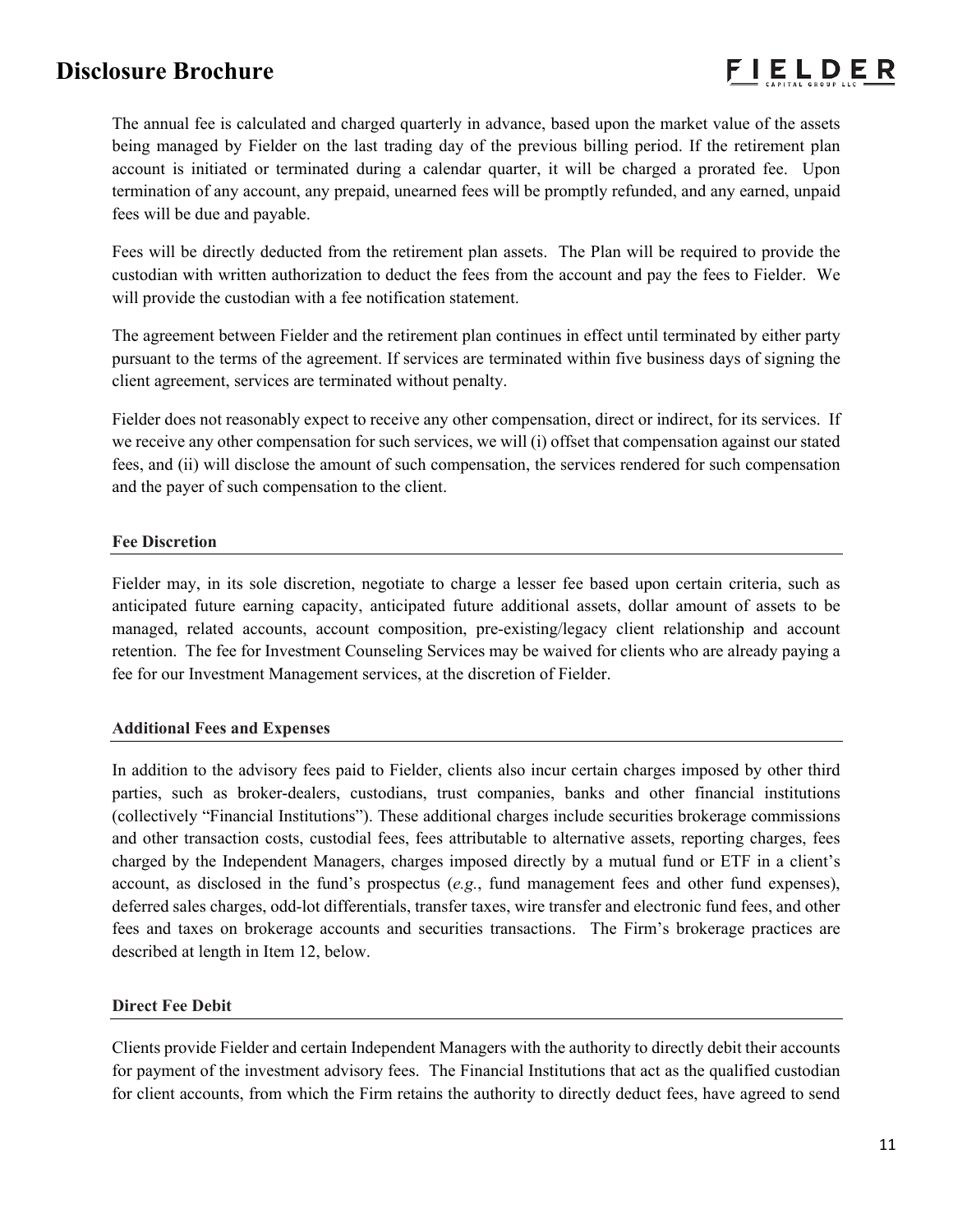statements to clients not less than quarterly detailing all account transactions, including any amounts paid to Fielder. Alternatively, clients may elect to have Fielder send a separate invoice for direct payment.

### **Account Additions and Withdrawals**

Clients can make additions to and withdrawals from their account at any time, subject to Fielder's right to terminate an account. Additions can be in cash or securities provided that the Firm reserves the right to liquidate any transferred securities or declines to accept particular securities into a client's account. Clients can withdraw account assets on notice to Fielder, subject to the usual and customary securities settlement procedures. However, the Firm designs its portfolios as long-term investments, and the withdrawal of assets may impair the achievement of a client's investment objectives. Fielder may consult with its clients about the options and implications of transferring securities. Clients are advised that when transferred securities are liquidated, they may be subject to transaction fees, short-term redemption fees, fees assessed at the mutual fund level (e.g., contingent deferred sales charges) and/or tax ramifications.

## **Item 6. Performance-Based Fees and Side-by-Side Management**

Fielder does not provide any services for a performance-based fee (i.e., a fee based on a share of capital gains or capital appreciation of a client's assets).

# **Item 7. Types of Clients**

Fielder offers services to individuals, investment management firms, hedge funds, pension and profitsharing plans, trusts, estates, charitable organizations, corporations and business entities.

## **Minimum Account Value**

As a condition for starting and maintaining an investment management relationship, Fielder imposes a minimum portfolio value of \$1,000,000. Fielder may, in its sole discretion, accept clients with smaller portfolios based upon certain criteria, including anticipated future earning capacity, anticipated future additional assets, dollar amount of assets to be managed, related accounts, account composition, preexisting client and account retention. Fielder only accepts clients with less than the minimum portfolio size if the Firm determines the smaller portfolio size will not cause a substantial increase of investment risk beyond the client's identified risk tolerance. Fielder may aggregate the portfolios of family members to meet the minimum portfolio size.

## **Item 8. Methods of Analysis, Investment Strategies and Risk of Loss**

### **Methods of Analysis and Investment Strategies**

Fielder endeavors to understand each client's holistic financial circumstances, including their assets, liabilities, estimated future income and expenditures, and tolerance for risk. At the conclusion of this discovery process, Fielder determines an appropriate mix of asset classes and investments that it believes will optimize the client's odds of achieving of their objectives within their risk tolerance and comfort zone.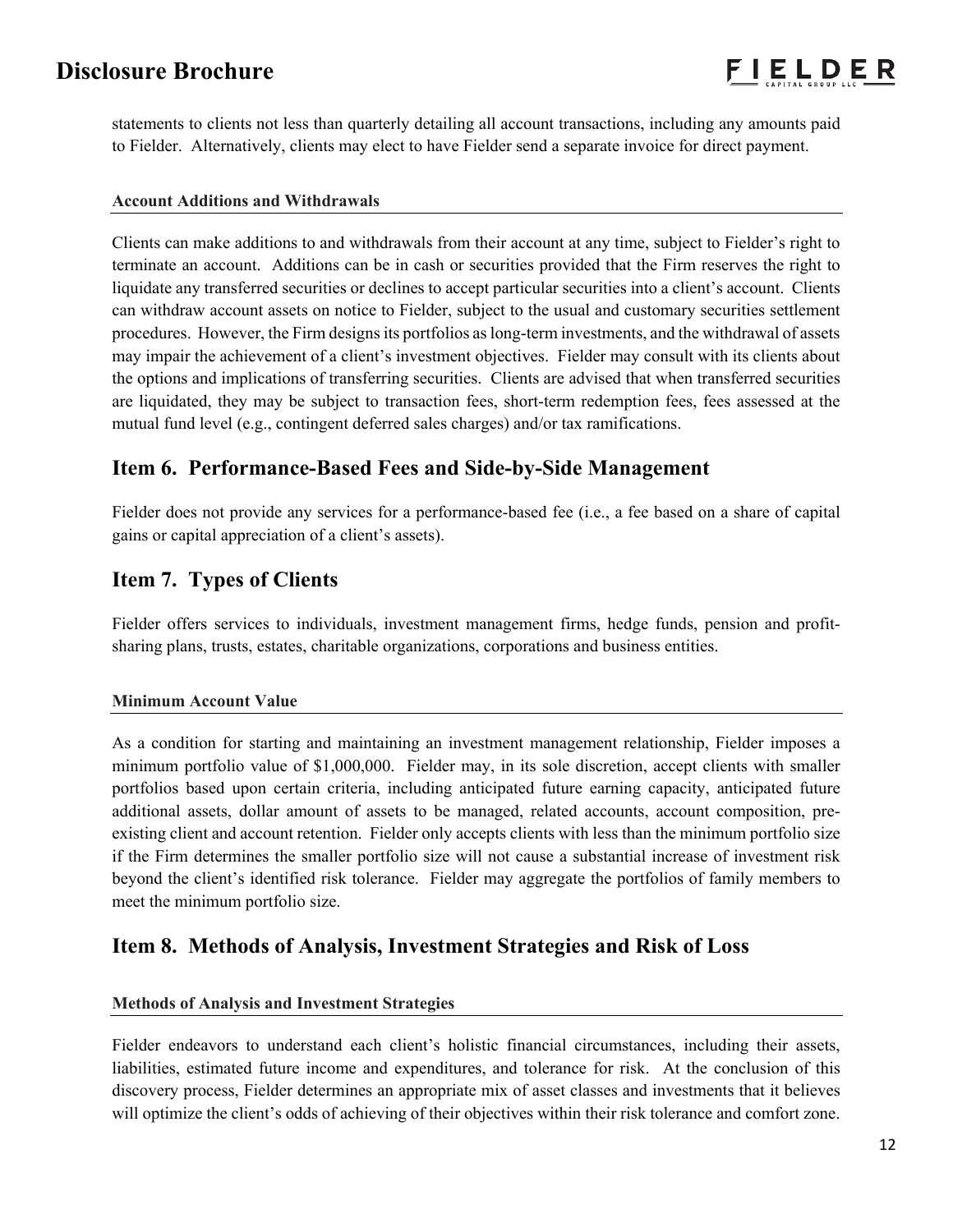Fielder utilizes various investment strategies, employing both quantitative and qualitative analysis, that seeks to own securities that the Firm believes are fairly-valued, while underweighting or avoiding altogether securities the Firm believes are over-valued. On occasion, Fielder may seek to bet against securities that it believes are over-valued (utilizing short-sales, put options or other derivative instruments). Fielder may execute all or a portion of this strategy by investing in a portfolio of individual securities, ETF's, mutual funds, and/or by utilizing external managers (as discussed in Item 4). Fielder bases its investment decisions upon its own internal research, third party research providers, or outside consultants.

Fielder seeks to provide broad portfolio diversification to mitigate risk exposure to any single security or asset class. Nevertheless, these diversification efforts cannot eliminate market volatility. Large groups of securities and asset classes can, at times, become highly correlated and undergo high levels of volatility (including securities that Fielder judges attractively valued). Over time, Fielder periodically rebalances clients' portfolios resulting from changes in securities prices, client circumstances, and/or Fielder's outlook on specific securities or asset classes.

Fielder endeavors to minimize costs over and above Fielder's management fee. This may be accomplished through investing in passive (index) funds and diversified portfolios ("baskets") of individual stocks and bonds. Fielder seeks to reduce the use of third-party intermediaries such as funds, partnerships and other such financial products where practical and beneficial for clients. This may help lower clients' incremental costs as well as provide them greater transparency, liquidity, and control of their assets. Fielder may, however, when in the client's best interests, invest in public or private investment funds or managed accounts (i.e., may retain unaffiliated investment advisers authorized to invest on a discretionary or nondiscretionary basis). Generally, Fielder will invest in another investment fund or managed account if it believes that such fund or account offers efficient access to a particular strategy, sector, or geographic area or that the manager of the investment fund or account has specialized expertise or knowledge (for example, local knowledge of a particular country or deep industry expertise). Any fixed or management fees or expenses of any investment fund or managed account will be borne by the client in addition to Fielder's Investment Management Fee (as set forth above).

While it is anticipated that Fielder will invest primarily in long positions of U.S. fixed income, publiclytraded equity, equity-linked securities and related instruments, Fielder does have broad and flexible investment authority. Accordingly, Fielder may at any time include long or short positions in U.S. or non-U.S. publicly traded or privately issued or negotiated common stocks, preferred stocks, stock warrants and rights, corporate or sovereign debt, bonds, notes or other debentures or debt participations, partnership interests, and other securities or financial instruments including those of other investment companies, convertible securities, swaps, options (purchased or written), futures contracts and other derivative instruments. Fielder may employ leverage in a client's portfolio. At any given time, positions (long or short) in a concentrated number of issuers may comprise substantially all of the client's portfolio. Further, Fielder's investment of client's investments in cash and cash equivalents may at times be significant.

Fielder intends to pursue the investment objective described above and will generally follow the outlined investment process and strategy for so long as they are in accord with the client's investment objective, although Fielder reserves the right to formulate new strategies to carry out the investment objective of the client. In order to maintain flexibility and to capitalize on investment opportunities as they arise, Fielder has the authority to invest any particular percentage of its portfolio in any type of investment or region.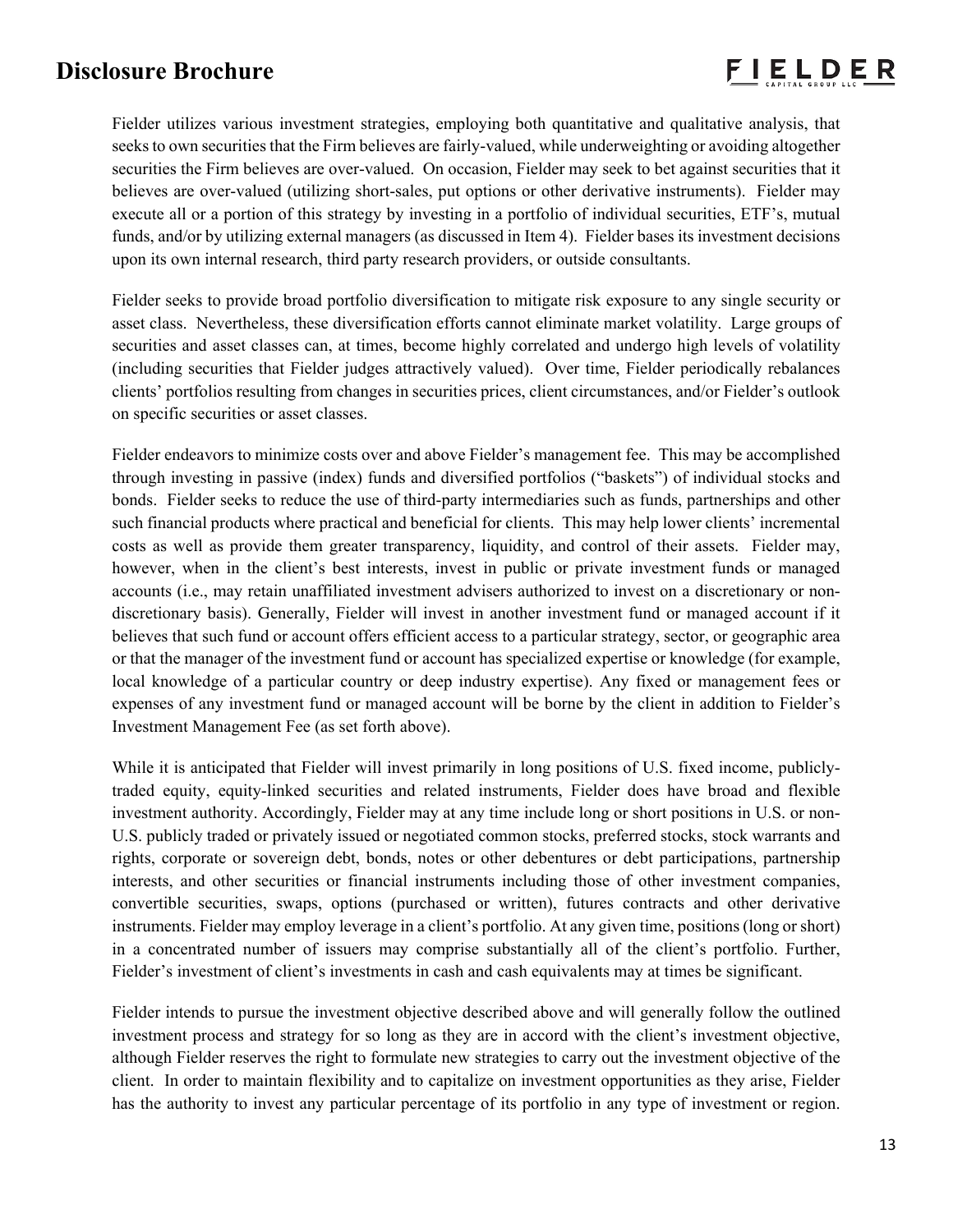Accordingly, the amount of the client's portfolio that is invested in any type of investment or that is weighted in different countries or different sectors can change at any time based on the availability of attractive market opportunities.

### **Risk of Loss**

### *General Risk of Loss*

Investing in securities involves the risk of loss. Clients should be prepared to bear such loss.

### *Market Risks*

The profitability of a significant portion of Fielder's recommendations may depend to a great extent upon correctly assessing the future course of price movements of stocks and bonds. Equity and fixed income securities fluctuate in value, often for reasons unrelated to the intrinsic value of the issuer of the securities. General economic or market conditions, such as a rise in interest rates or a broad decline in stock market prices, can negatively affect the market price of fixed income and equity securities. Further, unexpected changes in earnings forecasts can negatively impact a specific issuer and hence its equity price. There can be no assurance that Fielder will be able to predict those price movements accurately.

## *Volatility Risks*

The prices and values of investments can be highly volatile, and are influenced by, among other things, interest rates, general economic conditions, the condition of the financial markets, the financial condition of the issuers of such assets, changing supply and demand relationships, and programs and policies of governments.

## *Cash Management Risks*

The Firm may invest some of a client's assets temporarily in money market funds or other similar types of investments, during which time an advisory account may be prevented from achieving its investment objective.

### *Equity-Related Securities and Instruments*

The Firm may take long and short positions in common stocks of U.S. and non-U.S. issuers traded on national securities exchanges and over-the-counter markets. The value of equity securities varies in response to many factors. These factors include, without limitation, factors specific to an issuer and factors specific to the industry in which the issuer participates. Individual companies may report poor results or be negatively affected by industry and/or economic trends and developments, and the stock prices of such companies may suffer a decline in response. In addition, equity securities are subject to market risk, namely that stock prices historically rise and fall in periodic cycles. U.S. and non-U.S. stock markets have experienced periods of substantial price volatility in the past and may do so again in the future. In addition, investments in small-capitalization, mid-capitalization and financially distressed companies may be subject to more abrupt or erratic price movements and may lack sufficient market liquidity, and these issuers often face greater business risks.

## *Fixed Income Securities*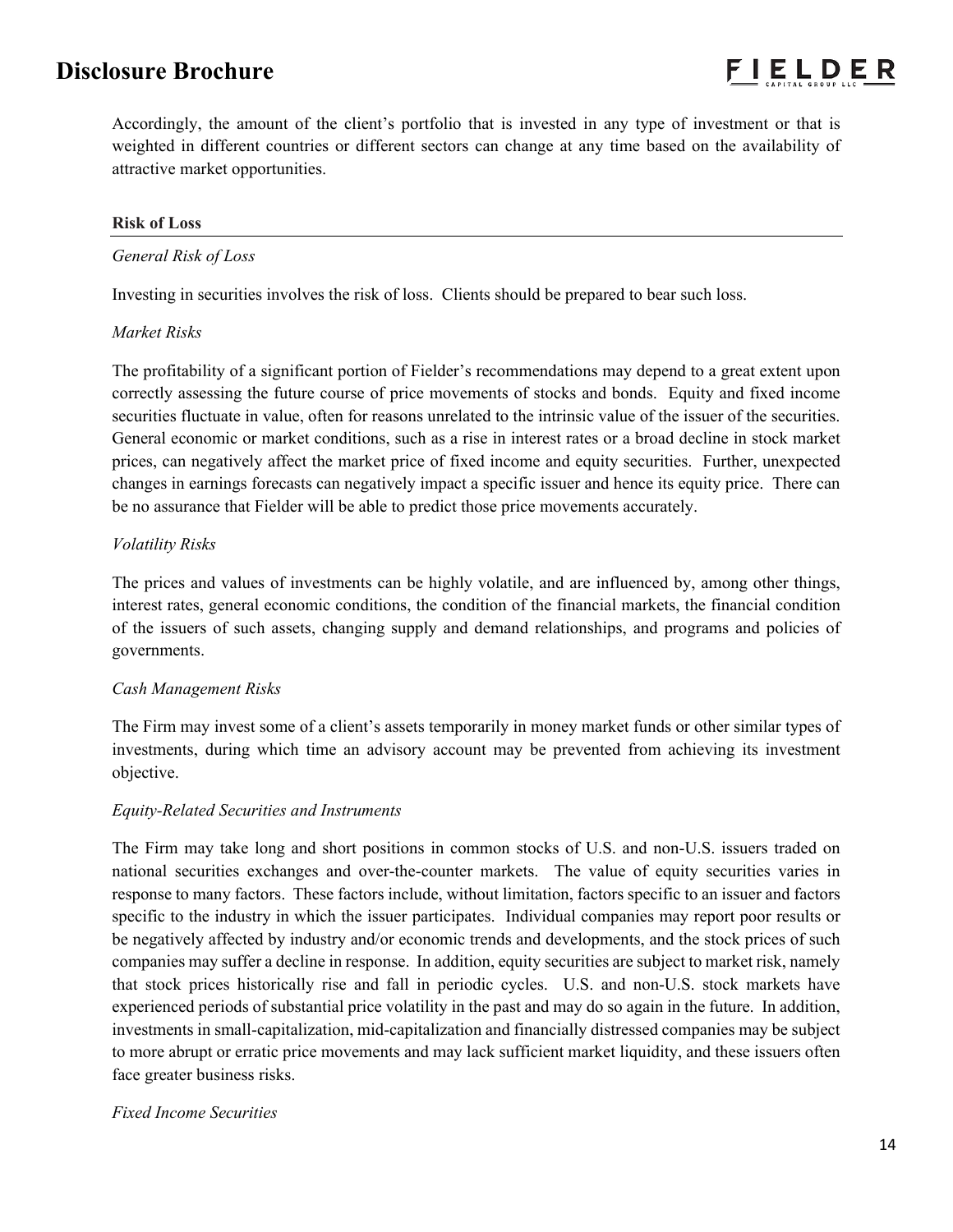Fixed income securities are subject to the risk of the issuer's or a guarantor's inability to meet principal and interest payments on its obligations and to price volatility.

## *Mutual Funds and Exchange-Traded Funds (ETFs) and Interval Funds*

An investment in a mutual fund or ETF involves risk, including the loss of principal. Mutual fund and ETF shareholders are necessarily subject to the risks stemming from the individual issuers of the fund's underlying portfolio securities. Such shareholders are also liable for taxes on any fund-level capital gains, as mutual funds and ETFs are required by law to distribute capital gains in the event they sell securities for a profit that cannot be offset by a corresponding loss.

Shares of mutual funds are generally distributed and redeemed on an ongoing basis by the fund itself or a broker acting on its behalf. The trading price at which a share is transacted is equal to a fund's stated daily per share net asset value ("NAV"), plus any shareholders fees (e.g., sales loads, purchase fees, redemption fees). The per share NAV of a mutual fund is calculated at the end of each business day, although the actual NAV fluctuates with intraday changes to the market value of the fund's holdings. The trading prices of a mutual fund's shares may differ significantly from the NAV during periods of market volatility, which may, among other factors, lead to the mutual fund's shares trading at a premium or discount to NAV.

Shares of ETFs are listed on securities exchanges and transacted at negotiated prices in the secondary market. Generally, ETF shares trade at or near their most recent NAV, which is generally calculated at least once daily for indexed-based ETFs and more frequently for actively managed ETFs. However, certain inefficiencies may cause the shares to trade at a premium or discount to their pro rata NAV. There is also no guarantee that an active secondary market for such shares will develop or continue to exist. Generally, an ETF only redeems shares when aggregated as creation units (usually 50,000 shares or more). Therefore, if a liquid secondary market ceases to exist for shares of a particular ETF, a shareholder may have no way to dispose of such shares.

An interval fund is a type of closed-end fund with limited liquidity since the shares do not trade on the secondary market. Instead, the interval funds periodically offer to buy back a percentage of outstanding shares from investors at net asset value (NAV). Shares of interval funds will be executed for accredited investors that have a long-term investment horizon given the nature of the underlying assets. Interval funds are registered under the Investment Company Act of 1940. Interval funds utilized by Fielder Capital will attempt to diversify across a number of exposures and will target both U.S. and non-U.S. opportunities. Risks include a quarterly redemption window via a share repurchase offer as stated above. Investors should consider this a long-term investment since only a limited number of shares are eligible for repurchase by the fund. Additionally, interval funds have the ability to put up "gates". Gates can limit the amount of capital that can be redeemed in any given quarter. The effect of a gate can limit liquidity to substantially longer than 90 days, in some cases years, if the vast majority of investors try to redeem at the same time. Other risks include performance risk, credit evaluation risk, operational risk and information security risks due to the fact that the funds are not traded on the secondary market. Clients should read the prospectus carefully for additional information.

## *Use of Private Collective Investment Vehicles*

Where appropriate, the Firm recommends that certain clients invest in privately placed collective investment vehicles (e.g., hedge funds, private equity funds, etc.). The managers of these vehicles have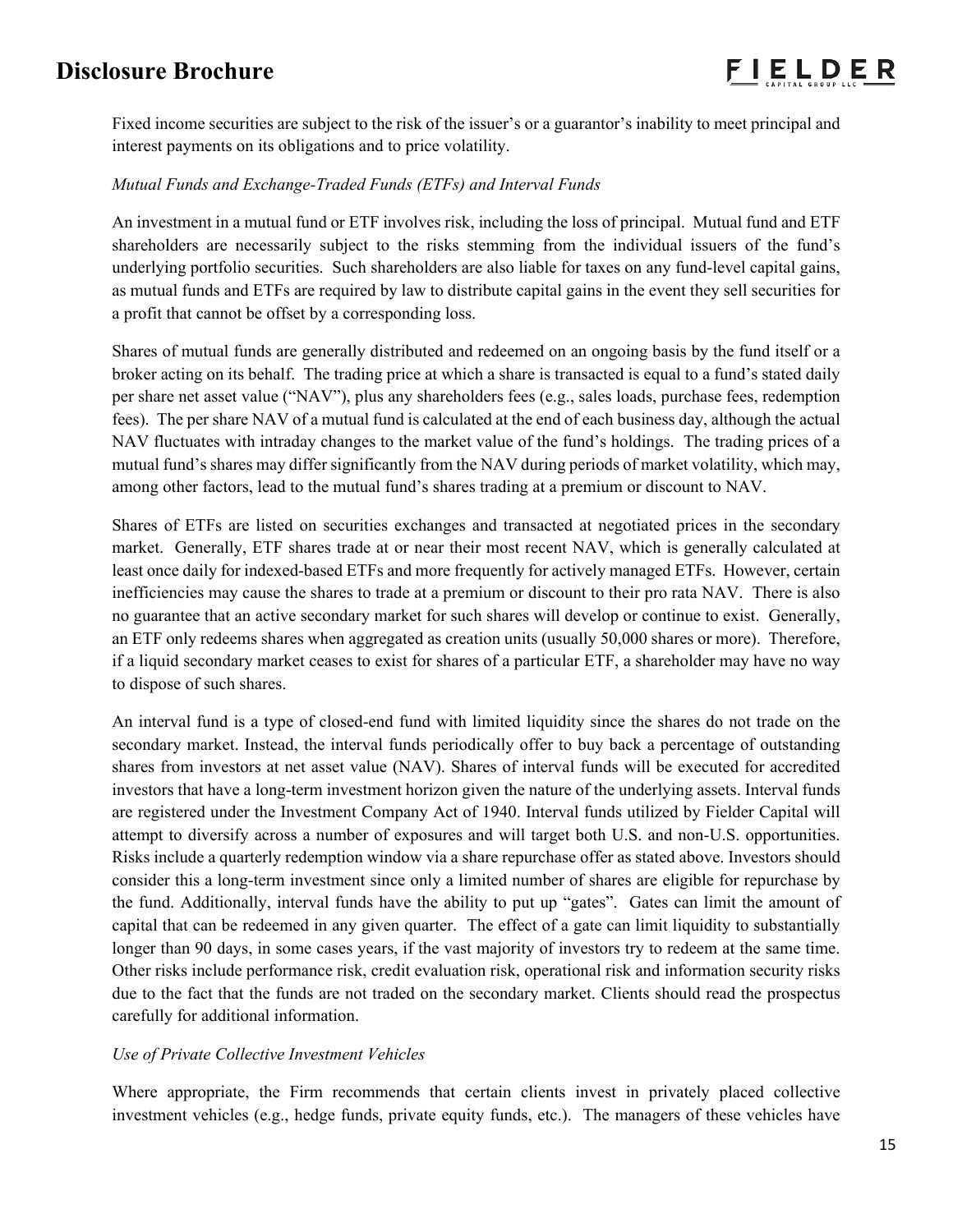broad discretion in selecting the investments. There are few limitations on the types of securities or other financial instruments which may be traded and no requirement to diversify. Hedge funds may trade on margin or otherwise leverage positions, thereby increasing the risk to the vehicle. In addition, because the vehicles are not registered as investment companies, there is an absence of regulation. There are numerous other risks in investing in these securities. Clients should consult each fund's private placement memorandum and/or other documents explaining such risks prior to investing.

## *Management Through Similarly Managed Accounts*

Fielder generally manages portfolios by allocating portfolio assets among various securities on a discretionary basis using one or more of its proprietary investment strategies, collectively referred to as "investment strategy". In so doing, Fielder buys, sells, exchanges and/or transfers shares of securities based upon the investment strategy.

Fielder's management using the investment strategy complies with the requirements of Rule 3a-4 of the Investment Company Act of 1940, as amended. Rule 3a-4 provides similarly managed accounts, such as the investment strategy, with a safe harbor from the definition of an investment company.

Although Fielder generally executes an investment strategy that results in comparatively low portfolio turnover (trading activity), on occasion Fielder's investment strategy may involve an above-average portfolio turnover that could negatively impact upon the net after-tax gain experienced by an individual client. Fielder endeavors to consider the tax ramifications for a client of its investment strategy and security trades. In certain cases, however, securities will be exchanged and/or transferred without regard to a client's individual tax ramifications if Fielder judges the net economic impact in the client's best interest. Certain investment opportunities that become available to Fielder's clients may be limited. As further discussed in Item 12, Fielder allocates investments among its clients on a fair and equitable basis.

### *Short Sales*

Short sales involve a number of risks. In the event the underlying security rises above the short sale price, a short seller may be obligated to re-purchase the security at a much higher level than the initial price in order to cover the short sale. This may result in a loss, even larger than the amount of the initial short position. Furthermore, short sellers may be charged interest on the securities that they borrow. Short sellers are also subject to counterparty risk in that the lending party may be unable or unwilling or deliver the borrowed securities, thus impairing the short seller's ability to satisfy its contractual obligations.

### *Options*

Options allow investors to buy or sell a security at a contracted "strike" price (not necessarily the current market price) at or within a specific period of time. Clients may pay or collect a premium for buying or selling an option. Investors transact in options to either hedge (limit) losses in an attempt to reduce risk or to speculate on the performance of the underlying securities. Options transactions contain a number of inherent risks, including the partial or total loss of principal in the event that the value of the underlying security or index does not increase/decrease to the level of the respective strike price. Holders of options contracts are also subject to default by the option writer which may be unwilling or unable to perform its contractual obligations.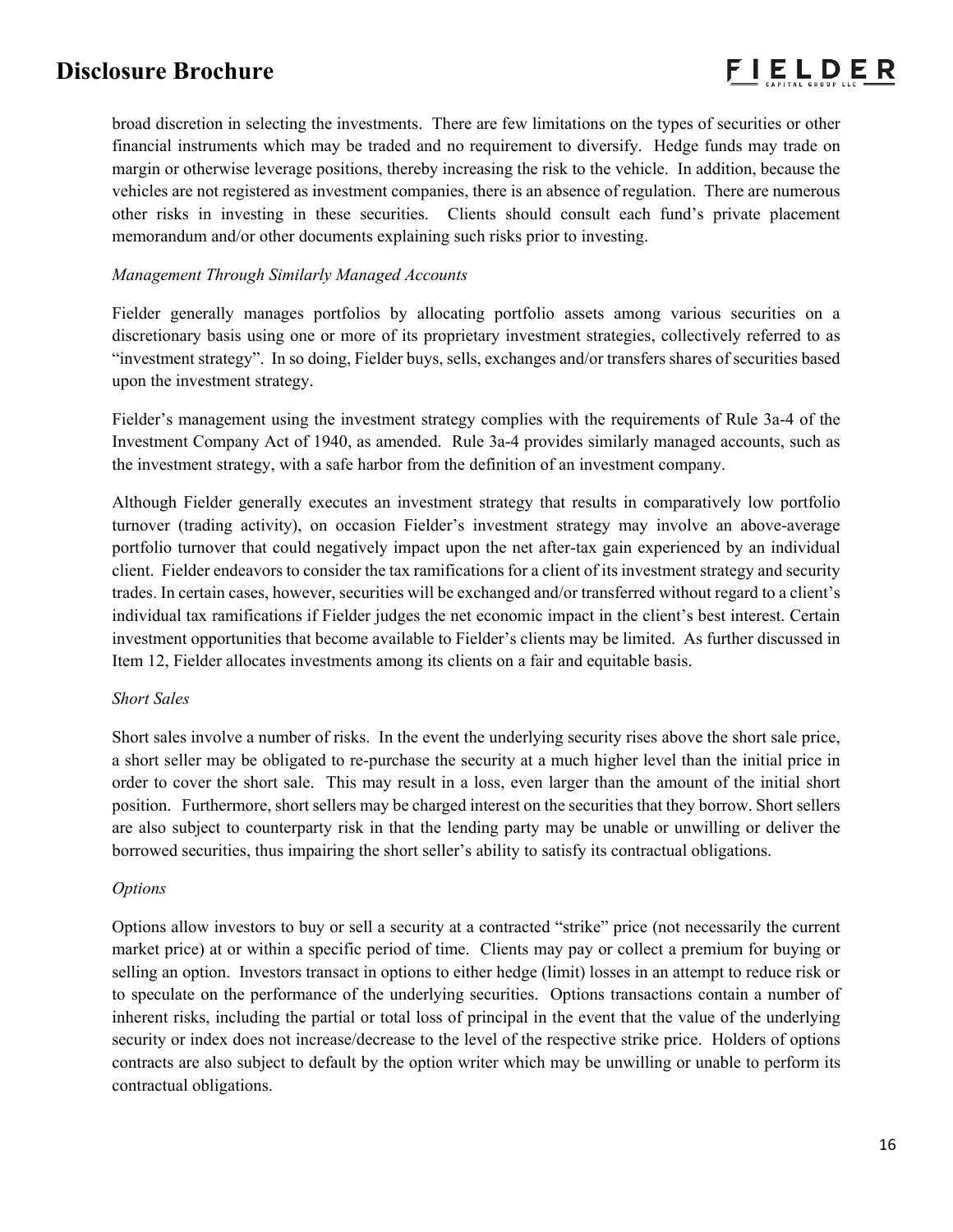## *Use of Margin*

To the extent that a client authorizes the use of margin, and margin is thereafter employed by Fielder in the management of the client's investment portfolio, the market value of the client's account and corresponding fee payable by the client to Fielder will be increased. As a result, in addition to understanding and assuming the additional principal risks associated with the use of margin, clients authorizing margin are advised of the conflict of interest whereby the client's decision to employ margin shall correspondingly increase the management fee payable to Fielder. Accordingly, the decision as to whether to employ margin is left totally to the discretion of client.

While the use of margin borrowing can substantially improve returns, such use may also increase the adverse impact to which a client's portfolio may be subject. Borrowings will usually be from securities brokers and dealers and will typically be secured by the client's securities and/or other assets. Under certain circumstances, such a broker-dealer may demand an increase in the collateral that secures the client's obligations, and if the client were unable to provide additional collateral, the broker-dealer could liquidate assets held in the account to satisfy the client's obligations to the broker-dealer. Liquidation in that manner could have extremely adverse consequences. In addition, the amount of the client's borrowings and the interest rates on those borrowings, which will fluctuate, could have a significant effect on the client's profitability.

## **Item 9. Disciplinary Information**

Fielder has not been involved in any legal or disciplinary events that are material to a client's evaluation of its advisory business or the integrity of its management.

## **Item 10. Other Financial Industry Activities and Affiliations**

Fielder is **not** and does **not** have a related person that is a broker/dealer, municipal securities dealer, government securities dealer or broker, an investment company or other pooled investment vehicle (including a mutual fund, closed-end investment company, unit investment trust, private investment company or "hedge fund," and offshore fund), another investment adviser or financial planner, a futures commission merchant, commodity pool operator, or commodity trading advisor, a banking or thrift institution, an accountant or accounting firm, a lawyer or law firm, an insurance company or agency, a pension consultant, a real estate broker or dealer, and a sponsor or syndicator of limited partnerships.

We are an independent registered investment adviser and only provide investment advisory services. We are not engaged in any other business activities and offer no other services except those described in this Disclosure Brochure.

## **Item 11. Code of Ethics**

Fielder and persons associated with Fielder ("Associated Persons") are permitted to buy or sell securities that it also recommends to clients consistent with Fielder's policies and procedures. All Associated Persons of Fielder Capital are considered Access or Covered Persons and subject to the firm's Code of Ethics policies.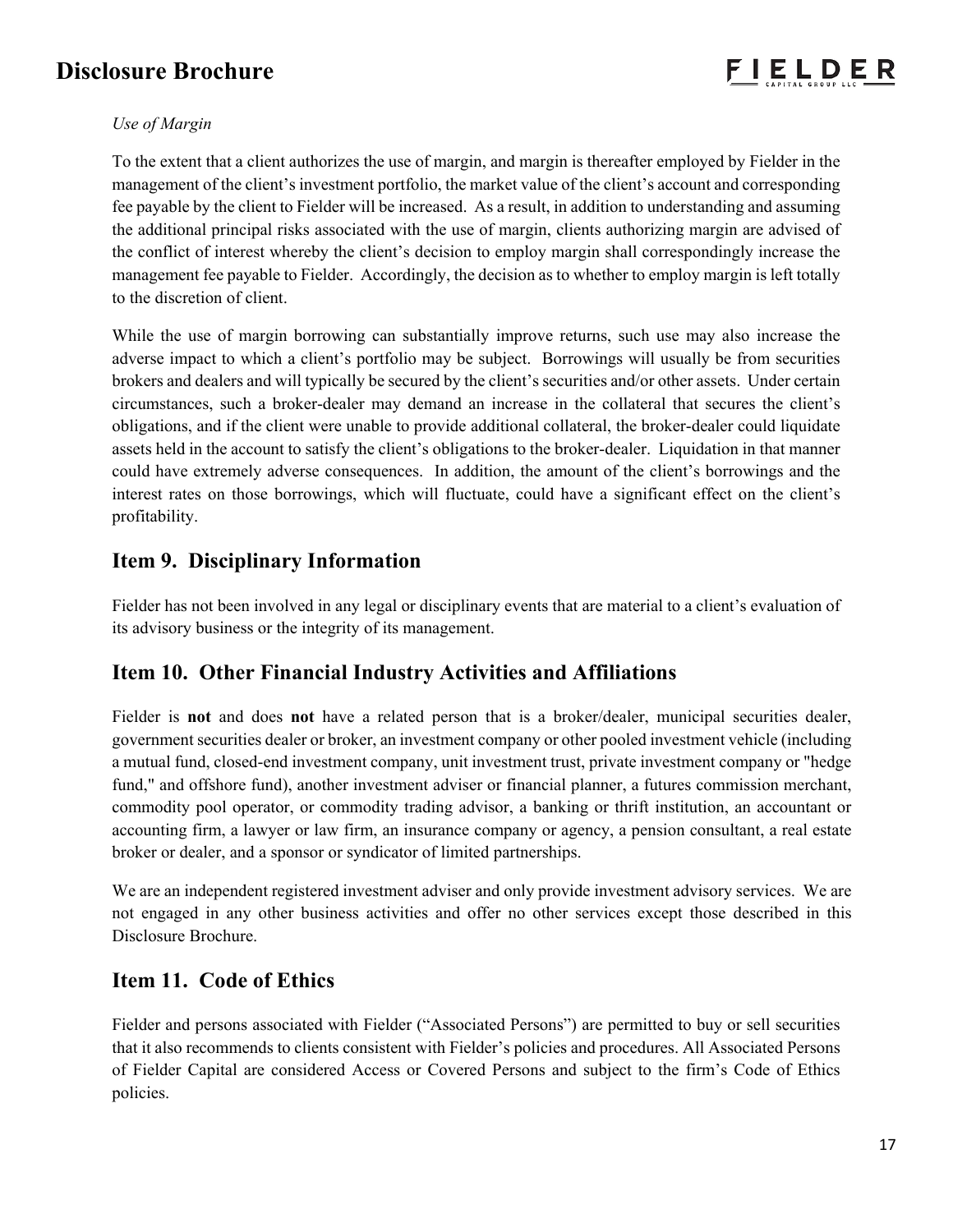

Fielder has adopted a code of ethics ("Code of Ethics") that stipulates policies and procedures relating to personal securities transactions and insider trading. When Fielder is purchasing or considering for purchase any security on behalf of a client, no Covered Person (as defined below) may effect a transaction in that security prior to the completion of the purchase or until a decision has been made not to purchase such security. Similarly, when Fielder is selling or considering the sale of any security on behalf of a client, no Covered Person may effect a transaction in that security prior to the completion of the sale or until a decision has been made not to sell such security. Fielder's Code of Ethics requires employees to: (i) pre-clear certain personal securities transactions; (ii) report personal securities transactions on at least a quarterly basis; and (iii) provide Fielder with a detailed summary of certain holdings, both initially upon commencement of employment and at least annually thereafter, over which such employees have control and beneficial interest. Each of these disclosure requirements (i, ii, and iii) is documented, reviewed by Fielder's Chief Compliance Officer, and retained in Fielder's records.

Unless specifically defined in Fielder's procedures (summarized above), neither Fielder nor any of Fielder's Associated Persons may effect for himself or herself, for an Associated Person's immediate family (i.e., spouse, minor children, and adults living in the same household as the Associated Person), or for trusts for which the Associated Person serves as a trustee or in which the Associated Person has a beneficial interest (collectively "Covered Persons") any transactions in a security which is being actively purchased or sold, or is being considered for purchase or sale, on behalf of any of Fielder's clients.

The foregoing policies and procedures are not applicable to (a) transactions effected in any account over which neither Fielder nor any of its Supervised Persons (as defined in this Form ADV) has any direct or indirect influence or control; and (b) transactions in securities that are: direct obligations of the government of the United States; bankers' acceptances, bank certificates of deposit, commercial paper, and high quality short-term debt instruments, including repurchase agreements; or shares issued by registered open-end investment companies.

This policy has been established recognizing that some securities being considered for purchase and sale on behalf of Fielder's clients trade in sufficiently broad markets to permit transactions by clients to be completed without any appreciable impact on the markets of such securities. Under certain limited circumstances, exceptions may be made to the policies stated above. Fielder will maintain records of these trades, including the reasons for any exceptions.

In accordance with Section 204A of the Investment Advisers Act of 1940 ("Advisers Act"), Fielder also maintains and enforces written policies reasonably designed to prevent the unlawful use of material nonpublic information by Fielder or any of its Supervised Persons.

Clients and prospective clients may contact Fielder to request a copy of its Code of Ethics.

# **Item 12. Brokerage Practices**

### **Recommendation of Broker-Dealers for Client Transactions**

Fielder recommends that clients utilize the custody, brokerage and clearing services of either Charles Schwab & Co., Inc. ("Schwab") or National Financial Services, LLC ("Fidelity") for investment management accounts. The final decision to custody assets with either Schwab or Fidelity is at the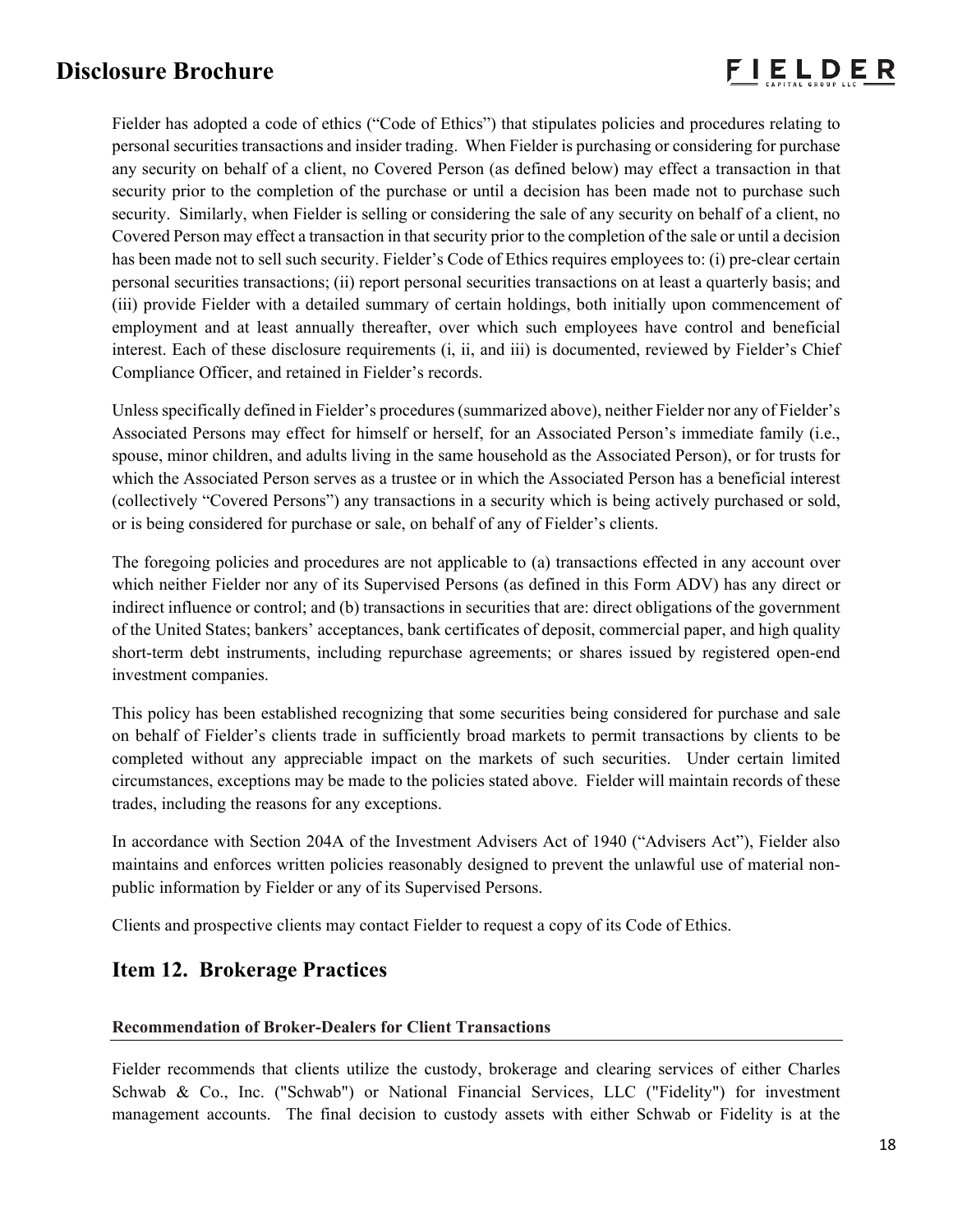discretion of the client, including those accounts under ERISA or IRA rules and regulations, in which case the client is acting as either the plan sponsor or IRA accountholder. Fielder is independently owned and operated and not affiliated with Schwab or Fidelity. Both Schwab and Fidelity will provide Fielder with access to their institutional trading and custody services, which are typically not available to retail investors.

Factors which Fielder considers in recommending Schwab and Fidelity, or any broker-dealer to clients include their respective financial strength, reputation, execution, pricing, research and service. Schwab and Fidelity enable the Firm to obtain many mutual funds without transaction charges and other securities at nominal transaction charges. The commissions and/or transaction fees charged by Schwab or Fidelity may be higher or lower than those charged by other Financial Institutions.

The commissions paid by Fielder's clients to broker-dealers comply with the Firm's duty to obtain "best execution." Clients may pay commissions that are higher than another qualified Financial Institution might charge to effect the same transaction where Fielder determines that the commissions are reasonable in relation to the value of the brokerage and research services received. In seeking best execution, the determinative factor is not the lowest possible cost, but whether the transaction represents the best qualitative execution, taking into consideration the full range of a Financial Institution's services, including among others, the value of research provided, execution capability, commission rates and responsiveness. Fielder seeks competitive rates but may not necessarily obtain the lowest possible commission rates for client transactions.

Transactions may be cleared through other broker-dealers with whom the Firm and its custodians have entered into agreements for prime brokerage clearing services. Should an account make use of prime brokerage, the Client may be required to sign an additional agreement, and additional fees are likely to be charged.

Consistent with obtaining best execution, brokerage transactions are directed to certain broker-dealers in return for investment research products and/or services which assist Fielder in its investment decisionmaking process. Such research will be used to service all of the Firm's clients, but brokerage commissions paid by one client can be used to pay for research that is not used in managing that client's portfolio. The receipt of investment research products and/or services as well as the allocation of the benefit of such investment research products and/or services poses a conflict of interest because Fielder does not have to produce or pay for the products or services.

Fielder periodically and systematically reviews its policies and procedures regarding its recommendation of Financial Institutions in light of its duty to obtain best execution.

### **Software and Support Provided by Financial Institutions**

Fielder receives without cost from both Schwab and Fidelity administrative support, computer software, related systems support, as well as other third party support as further described below (together "Support") which allow Fielder to better monitor client accounts maintained at either Schwab or Fidelity and otherwise conduct its business. Fielder receives the Support without cost because the Firm renders investment management services to clients that maintain assets at Schwab and Fidelity. The Support is not provided in connection with securities transactions of clients (i.e., not "soft dollars"). The Support benefits Fielder, but not its clients directly. Clients should be aware that Fielder's receipt of economic benefits such as the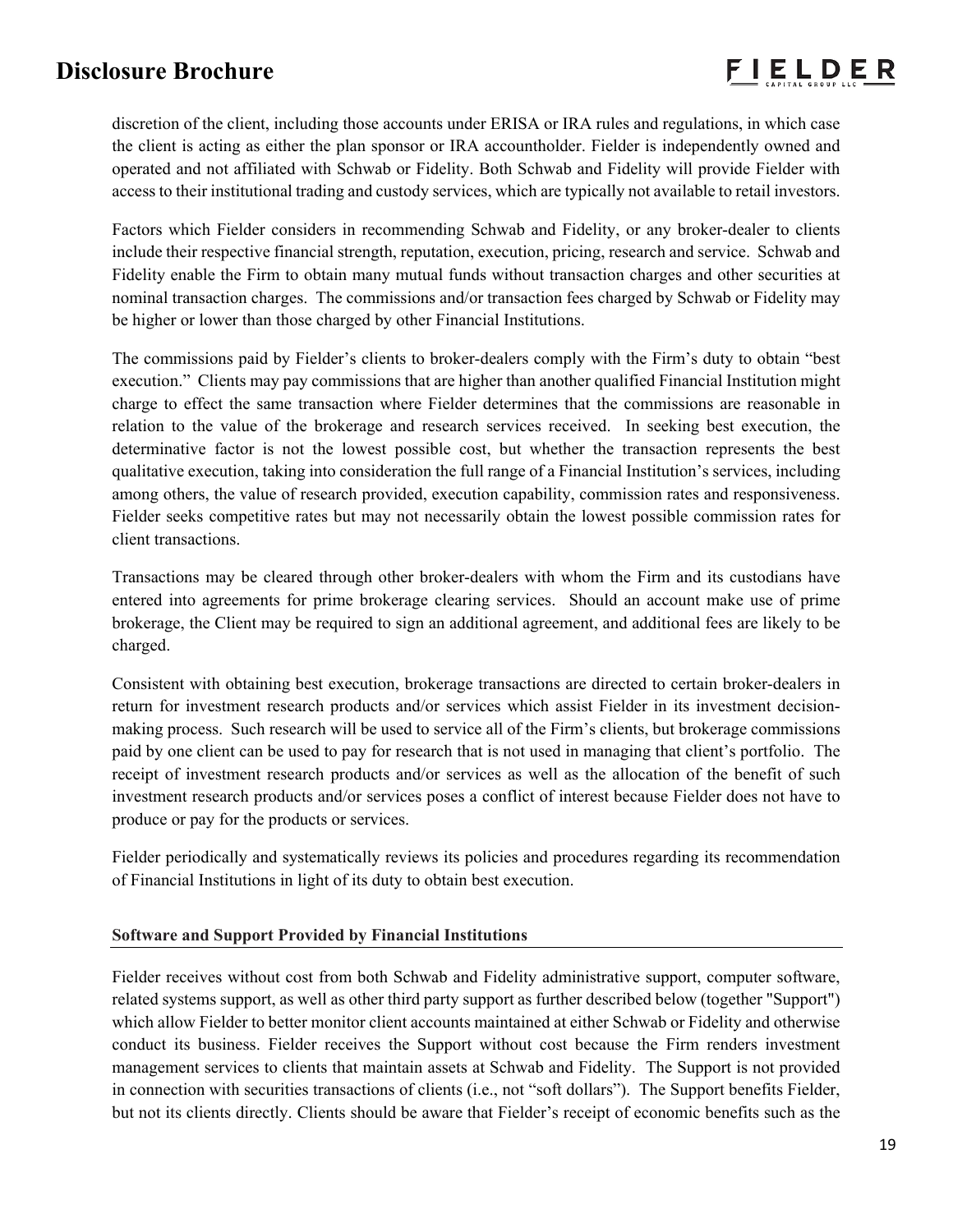Support from Schwab and Fidelity creates a conflict of interest since these benefits may influence the Firm's choice of Schwab or Fidelity over others that don't furnish similar software, systems support or services. In fulfilling its duties to its clients, Fielder endeavors at all times to put the interests of its clients first and has determined that the recommendation of Schwab and Fidelity is in the best interest of clients and satisfies the Firm's duty to seek best execution.

Specifically, Fielder receives the following benefits from both Schwab and Fidelity: i) receipt of duplicate client confirmations and bundled duplicate statements; ii) access to a trading desk that exclusively services its institutional traders; iii) access to block trading which provides the ability to aggregate securities transactions and then allocate the appropriate shares to client accounts; and iv) access to an electronic communication network for client order entry and account information.

These services generally are available to independent investment advisors on an unsolicited basis, at no charge to them so long as the advisor maintains a certain level of clients' assets in accounts at Schwab and Fidelity. Both Schwab and Fidelity's services include brokerage services that are related to the execution of securities transactions, custody, research, including that in the form of advice, analyses and reports, and access to mutual funds and other investments that are otherwise generally available only to institutional investors or would require a significantly higher minimum initial investment.

For client accounts maintained in their custody, Schwab and Fidelity are compensated by account holders through commissions or other transaction-related or asset-based fees for securities trades that are executed through Schwab or Fidelity, or that settle into Schwab or Fidelity accounts.

Schwab and Fidelity also make available to the Firm other products and services that benefit the Firm but may not benefit its client' accounts. These benefits can include national, regional or Firm specific educational events organized and/or sponsored by either Schwab or Fidelity. Other benefits can include occasional business entertainment of personnel of Fielder by Schwab and Fidelity personnel, including meals, invitations to sporting events, and other forms of entertainment, some of which may accompany educational opportunities. Other products and services assist Fielder in managing and administering clients' accounts. These include software and other technology (and related technological training) that provide access to client account data (such as trade confirmations and account statements), facilitate trade execution (and allocation of aggregated trade orders for multiple client accounts), provide research, pricing information and other market data, facilitate payment of the Firm's fees from its clients' accounts, and assist with back-office training and support functions, recordkeeping and client reporting. Many of these services generally may be used to service all or some substantial number of the Firm's accounts, including accounts not maintained at Schwab or Fidelity. Both Schwab and Fidelity make available to Fielder other services intended to help the Firm manage and further develop its business enterprise. These services can include professional compliance, legal and business consulting, publications and conferences on practice management, information technology, business succession, regulatory compliance, employee benefits providers, human capital consultants, insurance and marketing. In addition, Schwab and Fidelity may make available, arrange and/or pay vendors for these types of services rendered to the Firm by independent third parties. Schwab and Fidelity may discount or waive fees they would otherwise charge for some of these services or pay all or a part of the fees of a third-party providing these services to the Firm. While, as a fiduciary, Fielder endeavors to act in its clients' best interests, the Firm's recommendation that clients maintain their assets in accounts at Schwab or Fidelity can be based in part on the benefits received and not solely on the nature, cost or quality of custody and brokerage services provided by Schwab and Fidelity,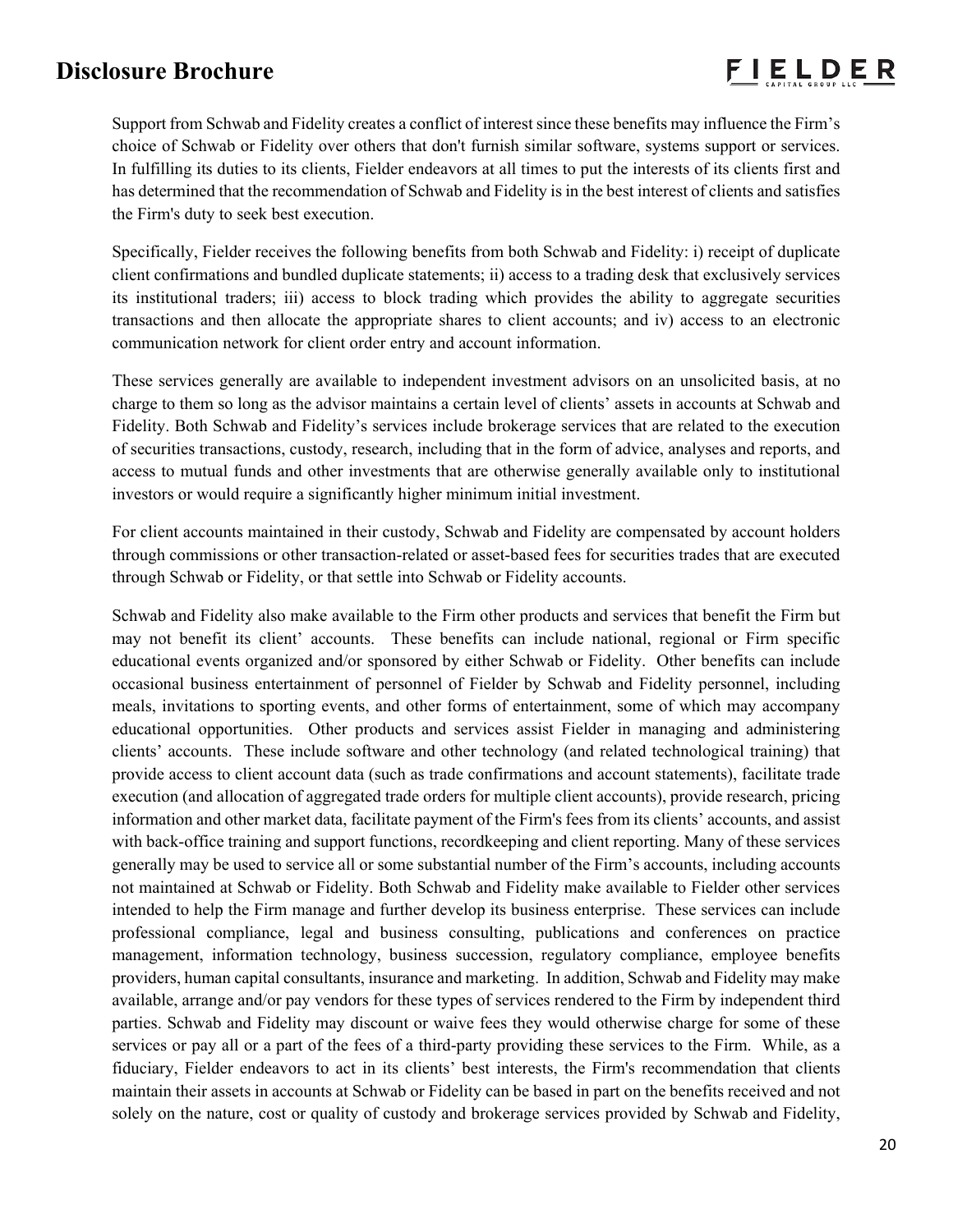which creates a conflict of interest. Fielder addresses this conflict by allowing clients to make the final choice of custodian.

### **Brokerage for Client Referrals**

Fielder does not consider, in selecting or recommending Schwab and Fidelity, whether the Firm receives client referrals from the Financial Institutions or other third party.

### **Directed Brokerage**

The client may direct Fielder in writing to use a particular Financial Institution to execute some or all transactions for the client. In that case, the client will negotiate terms and arrangements for the account with that Financial Institution and the Firm will not seek better execution services or prices from other Financial Institutions or be able to "batch" client transactions for execution through other Financial Institutions with orders for other accounts managed by Fielder (as described above). As a result, the client may pay higher commissions or other transaction costs, greater spreads or may receive less favorable net prices, on transactions for the account than would otherwise be the case. Subject to its duty of best execution, Fielder may decline a client's request to direct brokerage if, in the Firm's sole discretion, such directed brokerage arrangements would result in additional operational difficulties.

### **Trade Aggregation and Allocation**

Transactions for each client will be effected independently, unless Fielder decides to purchase or sell the same securities for several clients at approximately the same time. Fielder may (but is not obligated to) combine or "batch" such orders to obtain best execution, to negotiate more favorable commission rates or to allocate equitably among the Firm's clients differences in prices and commissions or other transaction costs that might not have been obtained had such orders been placed independently. Under this procedure, transactions will be averaged as to price and allocated among Fielder's clients pro rata to the purchase and sale orders placed for each client on any given day. To the extent that the Firm determines to aggregate client orders for the purchase or sale of securities, including securities in which Fielder's Supervised Persons may invest, the Firm does so in accordance with applicable rules promulgated under the Advisers Act and no-action guidance provided by the staff of the U.S. Securities and Exchange Commission. Fielder does not receive any additional compensation or remuneration as a result of the aggregation.

In the event that the Firm determines that a prorated allocation is not appropriate under the particular circumstances, the allocation will be made based upon other relevant factors, which include: (i) when only a small percentage of the order is executed, shares may be allocated to the account with the smallest order or the smallest position or to an account that is out of line with respect to security or sector weightings relative to other portfolios, with similar mandates; (ii) allocations may be given to one account when one account has limitations in its investment guidelines which prohibit it from purchasing other securities which are expected to produce similar investment results and can be purchased by other accounts; (iii) if an account reaches an investment guideline limit and cannot participate in an allocation, shares may be reallocated to other accounts (this may be due to unforeseen changes in an account's assets after an order is placed); (iv) with respect to sale allocations, allocations may be given to accounts low in cash; (v) in cases when a pro rata allocation of a execution would result in a de minimis allocation in one or more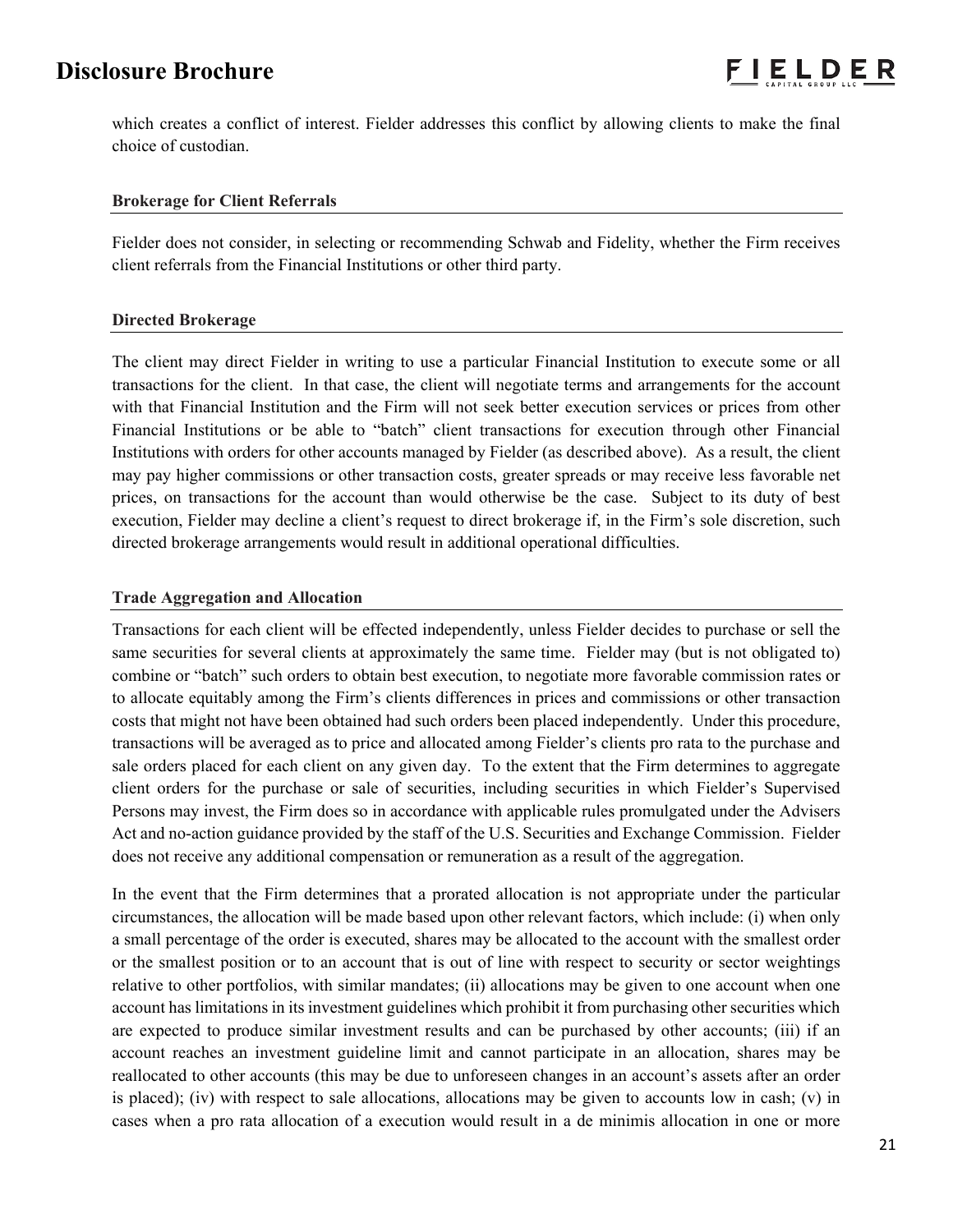accounts, the Firm may exclude the account(s) from the allocation; the transactions may be executed on a pro rata basis among the remaining accounts; or (vi) in cases where a small proportion of an order is executed in all accounts, shares may be allocated to one or more accounts on a random basis.

## **Item 13. Review of Accounts**

## **Account Reviews**

Fielder monitors client portfolios on a continuous and ongoing basis while regular account reviews are conducted on at least a quarterly basis. Such reviews are conducted by the Firm's Principals, Frank C. Byrd III or Stephen Korn. All investment advisory clients are encouraged to discuss their needs, goals and objectives with Fielder and to keep the Firm informed of any changes thereto. The Firm contacts ongoing investment advisory clients at least annually to review its previous services and/or recommendations and periodically, when necessary, to discuss the impact resulting from any changes in the client's financial situation and/or investment objectives.

### **Account Statements and Reports**

Unless otherwise agreed upon, clients are provided with transaction confirmation notices and regular summary account statements directly from the broker-dealer or custodian for the client accounts. In addition, Investment Management clients may also receive reports from Fielder on a quarterly basis or as otherwise requested and agreed upon in writing. Such reports may include relevant account and/or marketrelated information, such as an inventory of account holdings and account performance.

Clients are encouraged to always compare any reports or statements provided by us or a third-party against the account statements delivered from the qualified custodian. When a client has questions about their account statement, the client should contact Fielder and the qualified custodian preparing the statement.

# **Item 14. Client Referrals and Other Compensation**

### **Client Referrals**

Fielder has entered into agreements with solicitors to refer clients to Fielder. If through such an agreement, a referred client enters into an investment advisory agreement with Fielder, a referral fee is paid to the referring party, which is based upon a percentage of the client advisory fees that are generated. The referral agreements between any referring party and Fielder will not result in any charges to clients in addition to the normal level of advisory fees charged.

### *Compensation to Affiliated and Unaffiliated Parties*

If a client is introduced to Fielder by a solicitor, Fielder will pay that solicitor a referral fee in accordance with the requirements of Rule 206(4)-3 of the Investment Advisers Act of 1940, as amended, and any corresponding state securities law requirements.

### *Compensation to Unaffiliated Parties*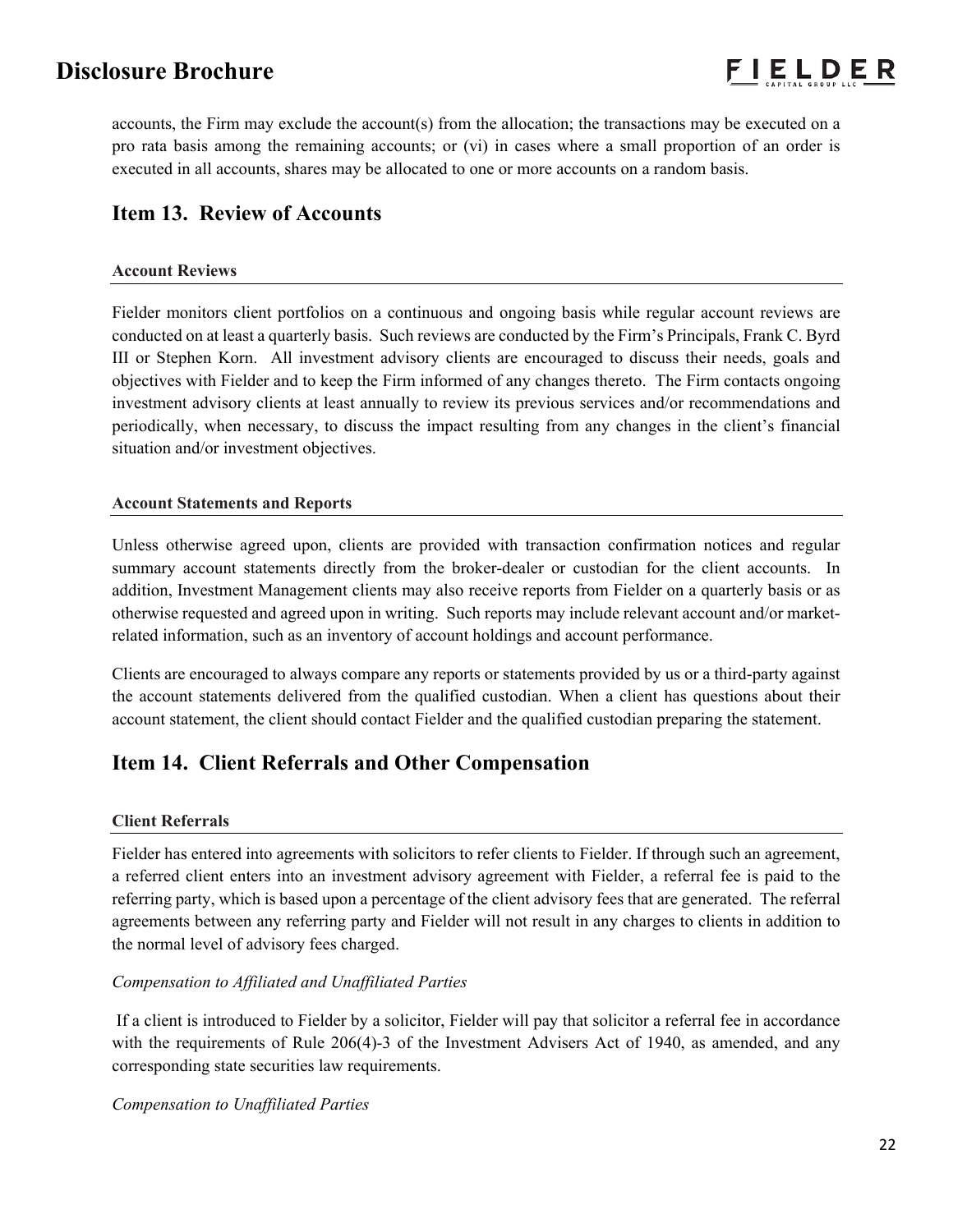Fielder pays unaffiliated solicitors for introducing clients to Fielder. The compensation paid to an unaffiliated solicitor is described in the solicitor's disclosure document, which is provided to the client at the time of the introduction.

The fee amount for Affiliated Parties will be determined by taking into consideration the following items: 1) the size of the advised client's assets under management, 2) the complexity of the account, and 3) the potential for generating additional referrals in the future. The referral fee will be a percentage of assets under management.

The referral arrangements between Fielder and referring parties are in compliance with state and federal securities rules regarding paid solicitor arrangements. Referral fees create a conflict of interest between the interests of Fielder, the solicitor and the client. Fielder addresses this conflict by (a) reviewing the suitability of referred client accounts; and (b) disclosing the nature of the referral and the compensation involved.

## **Item 15. Custody**

The Advisory Agreement and/or the separate agreement with any Financial Institution authorize Fielder and/or the Independent Managers to debit client accounts for payment of the Firm's fees and to directly remit those funds to the Firm in accordance with applicable custody rules. The Financial Institutions that act as the qualified custodian for client accounts, from which the Firm retains the authority to directly deduct fees, have agreed to send statements to clients not less than quarterly detailing all account transactions, including any amounts paid to Fielder.

In addition, as discussed in Item 13, Fielder will also send, or otherwise make available, periodic supplemental reports to clients. Clients should carefully review the statements sent directly by the Financial Institutions and compare them to those received from Fielder.

Custody, as it applies to investment advisors, has been defined by regulators as having access or control over client funds and/or securities. In other words, custody is not limited to physically holding client funds and securities. If an investment adviser has the ability to access or control client funds or securities, the investment adviser is deemed to have custody and must ensure proper procedures are implemented.

Fielder Capital is deemed to have custody of client funds and securities whenever Fielder Capital is given the authority to have fees deducted directly from client accounts. It should be noted that authorization to trade in client accounts is not deemed by regulators to be custody. Fielder Capital is also deemed to have custody of client funds and securities when Fielder Capital has standing authority (also known as a standing letter of authorization or "SLOA") to move money from a client's account to a pre-determined third-party account.

For accounts in which Fielder Capital is deemed to have custody, we have established procedures to ensure all client funds and securities are held at a qualified custodian in a separate account for each client under that client's name. Clients or an independent representative of the client will direct, in writing, the establishment of all accounts and therefore are aware of the qualified custodian's name, address and the manner in which the funds or securities are maintained. Finally, account statements are delivered directly from the qualified custodian to each client, or the client's independent representative, at least quarterly.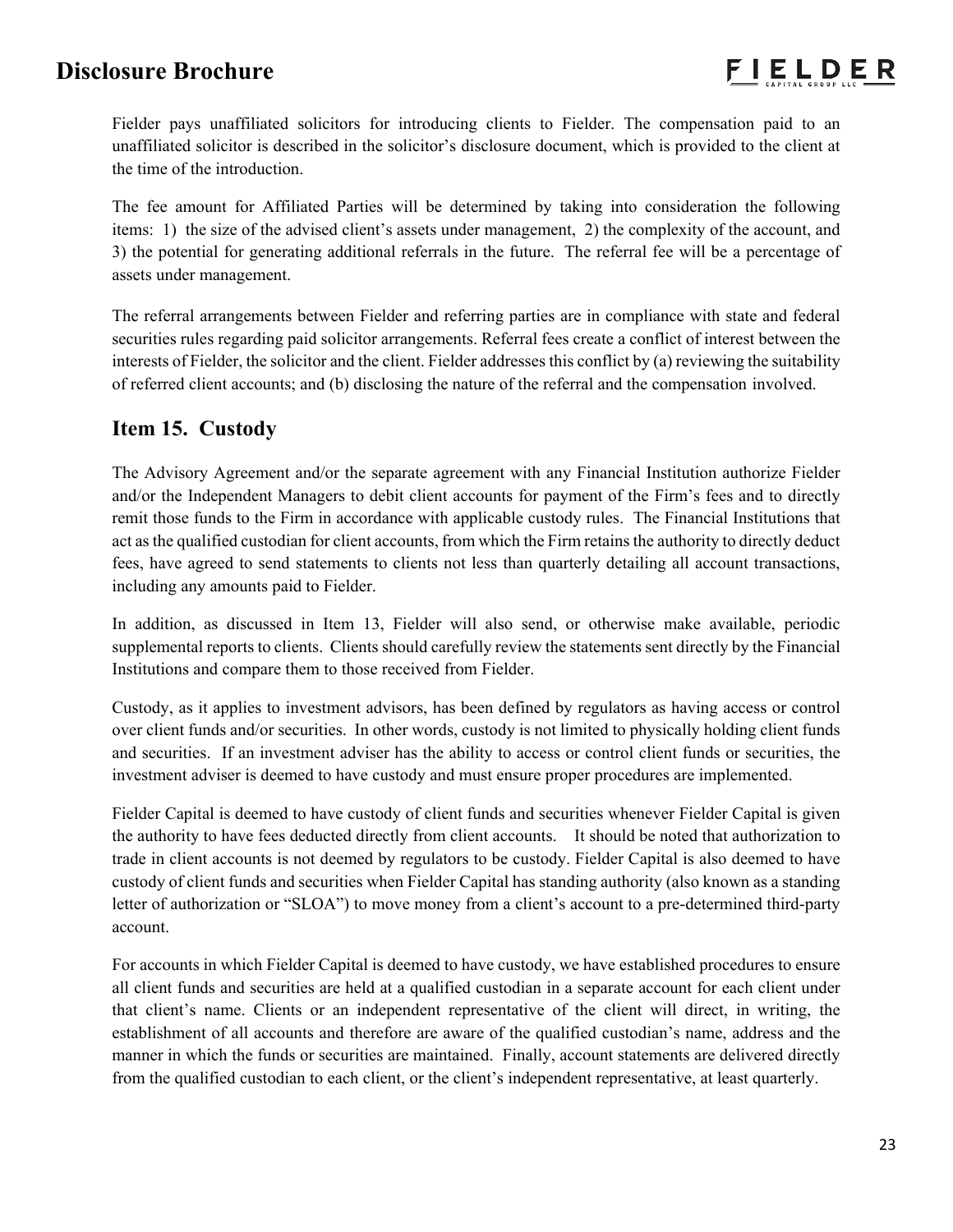For clients that are invested in a Private Fund, the assets are held in an omnibus account by a third-party custodian for the Fund. Clients receive an annual financial statement of the Fund, which contains a listing of the assets of the Fund.

Clients should carefully review any statements and are urged to compare the statements against reports received from Fielder Capital. When clients have questions about their account statements, they should contact Fielder Capital or the qualified custodian preparing the statement.

In addition, as discussed in Item 13, Fielder will also send, or otherwise make available, periodic supplemental reports to clients. Clients should carefully review the statements sent directly by the Financial Institutions and compare them to those received from Fielder.

## **Item 16. Investment Discretion**

Fielder is given the authority to exercise discretion on behalf of clients. Fielder is considered to exercise investment discretion over a client's account if it can effect and/or direct transactions in client accounts without first seeking their consent. Fielder is given this authority through a "limited discretionary authority" included in the agreement between Fielder and the client. Clients may request a restriction on this authority (such as certain securities not to be bought or sold). Fielder takes discretion over the following activities:

- The securities to be purchased or sold;
- The amount of securities to be purchased or sold; and
- When transactions are made; and
- The broker-dealer that executes trades (in the case of a prime brokerage relationship).

# **Item 17. Voting Client Securities**

## **Acceptance of Proxy Voting Authority**

Fielder accepts the authority to vote a client's securities (i.e., proxies) on their behalf. When Fielder accepts such responsibility, it will only cast proxy votes in a manner consistent with the best interest of its clients. Absent special circumstances, which are fully described in the Firm's Proxy Voting Policies and Procedures, all proxies will be voted consistent with guidelines established and described in Fielder's Proxy Voting Policies and Procedures, as they may be amended from time to time. Clients may contact Fielder to request information about how the Firm voted proxies for that client's securities or to get a copy of Fielder's Proxy Voting Policies and Procedures. A brief summary of Fielder's Proxy Voting Policies and Procedures is as follows:

The Firm has engaged Institutional Shareholder Services ("ISS") a third-party, independent proxy advisory firm, to provide it with research, analysis, and recommendations on the various proxy proposals for the client securities that Fielder manages with the aim of maximizing shareholder value. In engaging ISS for that purpose, Fielder has reviewed ISS' voting guidelines ("Voting Guidelines") and has approved the summary of ISS' positions on the voting positions it recommends for the types of proposals most frequently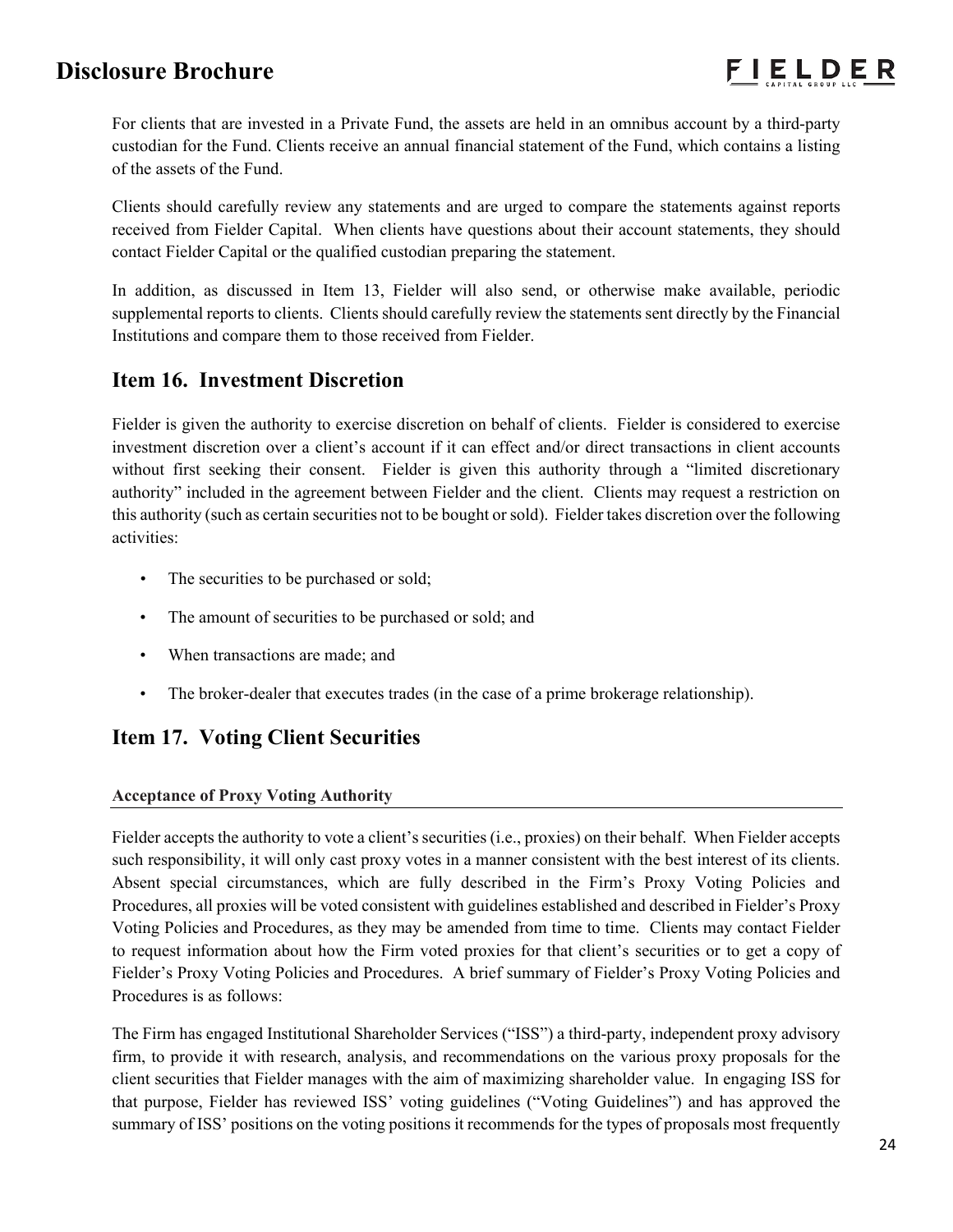

presented, including: election and composition of directors; financial reporting; compensation of management and directors; corporate governance structure and anti-takeover measures; and environmental and social risks to operations. Fielder is in agreement with the approach ISS has set forth in its current Proxy Guidelines for voting proxies. Although Fielder, based on its approval of the positions in the Voting Guidelines, expects to vote proxies according to ISS' recommendations, certain issues may need to be considered on a case-by-case basis due to the diverse and continually evolving nature of corporate governance issues. If such cases should arise, then Fielder will devote appropriate time and resources to consider those issues.

Where Fielder is responsible for voting proxies on behalf of a client, the client cannot direct the Firm's vote on a particular solicitation. The client, however, can revoke Fielder's authority to vote proxies. In situations where there is a conflict of interest in the voting of proxies due to business or personal relationships that Fielder maintains with persons having an interest in the outcome of certain votes, the Firm will take appropriate steps, whether by following ISS' third-party recommendation or otherwise, to ensure that proxy voting decisions are made in what it believes is the best interest of its clients and are not the product of any such conflict.

The client can request a complete copy of the proxy voting policies and procedures of Fielder as well as information on how the proxies were voted by contacting Fielder at the address or phone number indicated on Form ADV Part 2A, Page 1 of this disclosure document.

With respect to assets managed by a third-party money manager, we will not vote the proxies associated with these assets. The client will need to refer to each third-party money manager's disclosure brochure to determine whether the third-party money manager will vote proxies on the client's behalf.

# **Item 18. Financial Information**

Fielder is not required to disclose any financial information due to the following:

- The Firm does not require or solicit the prepayment of more than \$1,200 in fees six months or more in advance of services rendered;
- The Firm does not have a financial condition that is reasonably likely to impair its ability to meet contractual commitments to clients; and
- The Firm has not been the subject of a bankruptcy petition at any time during the past ten years.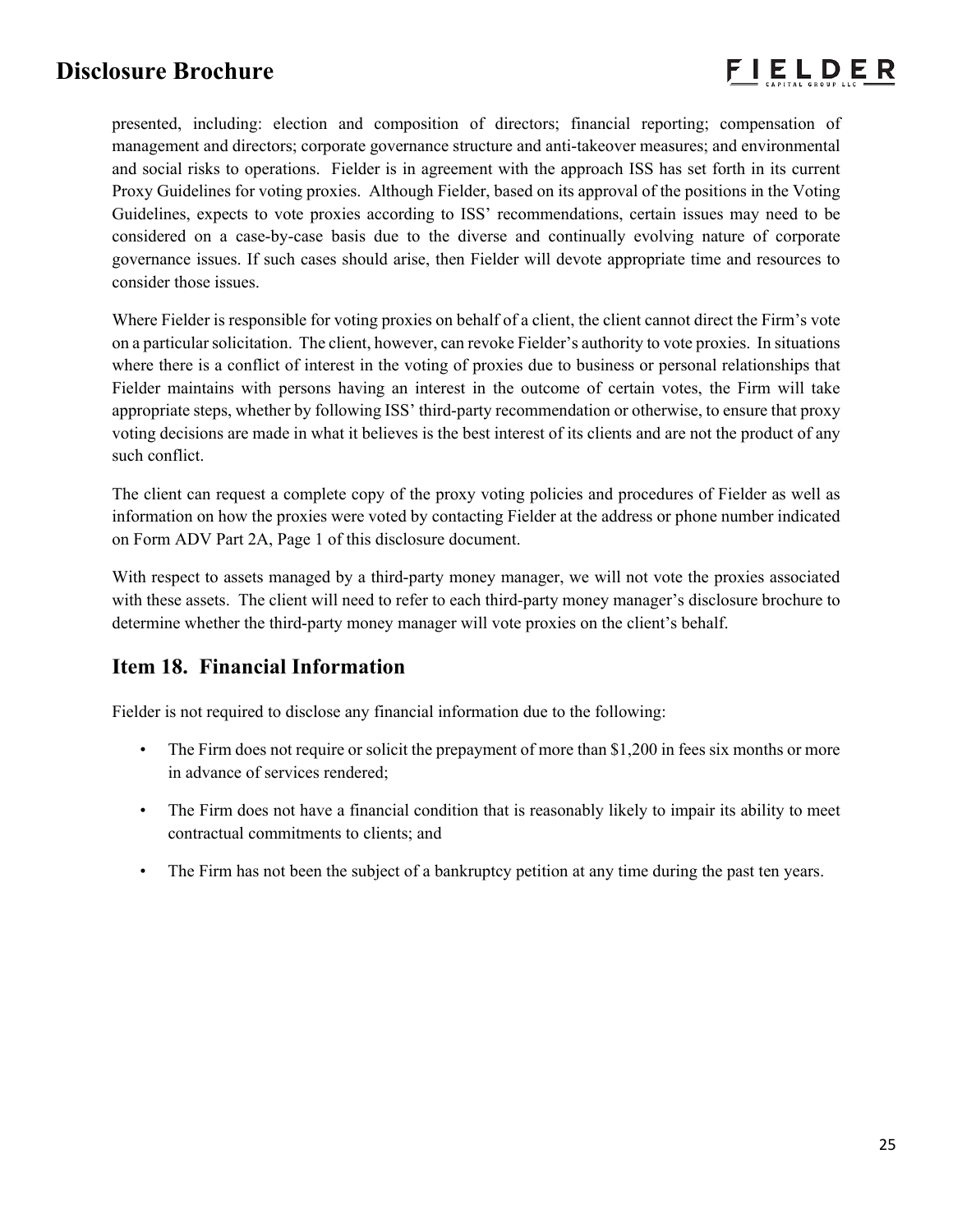### **FORM ADV PART 2B BROCHURE SUPPLEMENT**

### **Frank C. Byrd III**

### **Item 1 – Cover Page**

Frank C. Byrd III Fielder Capital Group LLC 1033 Demonbreun Street, Suite 300 Nashville, TN 37203

Mailing Address Fielder Capital Group LLC 1222 Demonbreun Street, Suite 1035 Nashville, TN 37203

212-918-4860 www.fieldercapital.com

Date of Supplement: January 2021

**This brochure supplement provides information about Frank C. Byrd III that supplements the Fielder Capital Group LLC ("Fielder Capital") disclosure brochure. You should have received a copy of that brochure. Please contact Frank C. Byrd III at 212-918-4860 if you did not receive Fielder Capital's brochure, or if you have any questions about the contents of this supplement.** 

### **Item 2 – Educational Background and Business Experience**

**Frank C. Byrd III** Born: 1968 CRD # 1843285

### *Post- Secondary Educational Background***:**

Rhodes College, Bachelor of Arts Degree in Political Science: 1990 Columbia Business School, MBA: 2000

### *Business Background***:**

Fielder Capital Group LLC, Managing Member and Chief Compliance Officer, 04/2009 to Present Hawkshaw Capital Management LLC, Managing Member and Portfolio Manager, 01/2003 to 03/2009

### *Professional Designations*

### **Chartered Financial Analyst (CFA)**

The Chartered Financial Analyst (CFA) designation is issued by the CFA Institute, formerly known as the Association for Investment Management and Research (AIMR). The CFA Program is a graduate-level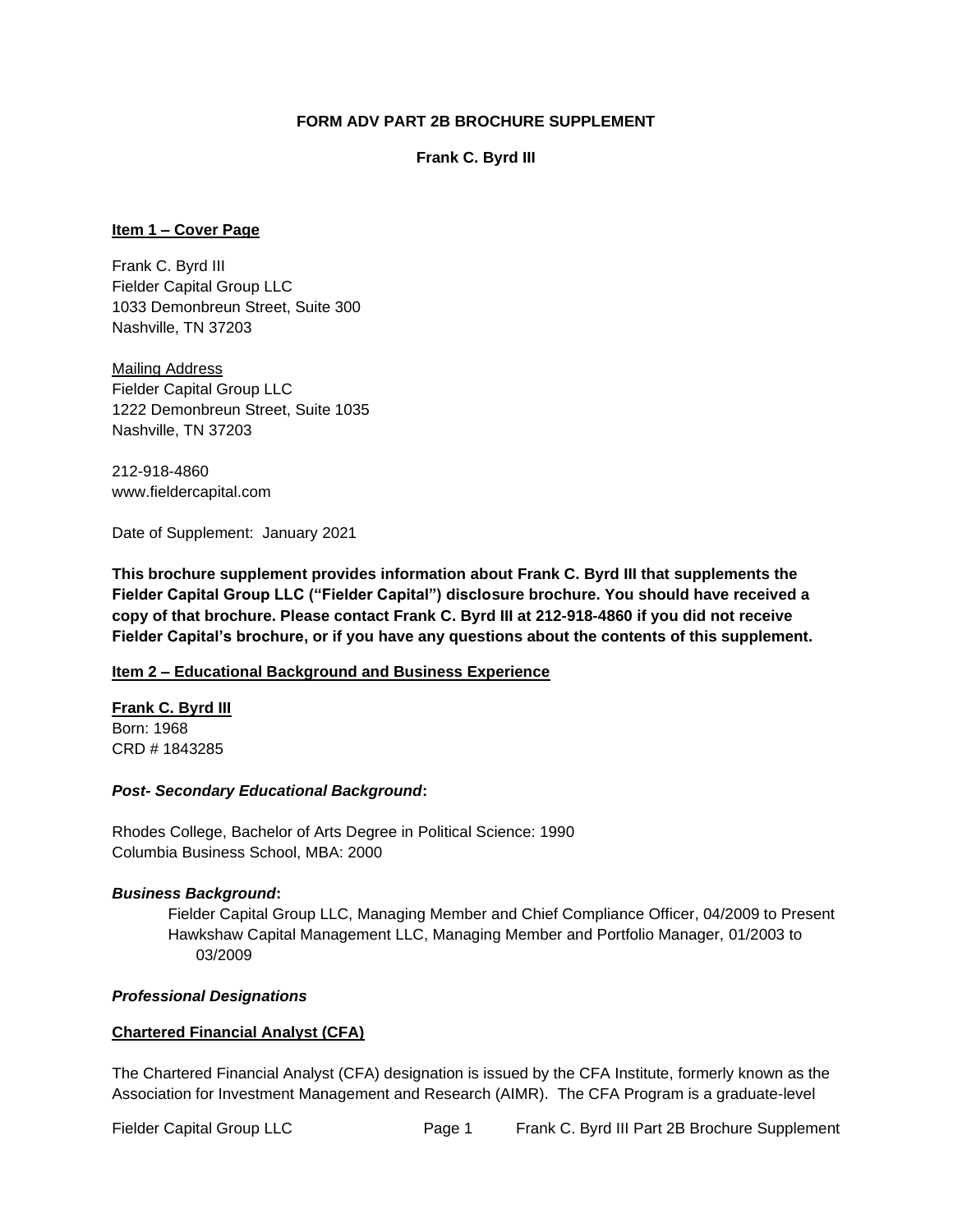program for investment specialists such as securities analysts, money managers, and investment advisers. To become a CFA charterholder, an individual must have at least four years of acceptable professional experience in the investment decision-making process and must pass three sequential, sixhour examinations. Each course level is a self-study program involving approximately 250 hours of study time, and candidates must pass each of the three course level exams. There are no continuing education requirements to maintain the CFA designation. CFA charterholders must commit to abide by and annually reaffirm adherence to the CFA Institute Code of Ethics and Standards of Professional Conduct.

## **CFA Institute Financial Adviser Statement**

The Chartered Financial Analyst (CFA) charter is a globally respected, graduate-level investment credential established in 1962 and awarded by CFA Institute — the largest global association of investment professionals.

To earn the CFA charter, candidates must: 1) pass three sequential, six-hour examinations; 2) have at least four years of qualified professional investment experience; 3) join CFA Institute as members; and 4) commit to abide by, and annually reaffirm, their adherence to the CFA Institute Code of Ethics and Standards of Professional Conduct.

### **High Ethical Standards**

The CFA Institute Code of Ethics and Standards of Professional Conduct, enforced through an active professional conduct program, requires CFA charterholders to:

- Place their clients' interests ahead of their own
- Maintain independence and objectivity
- Act with integrity
- Maintain and improve their professional competence
- Disclose conflicts of interest and legal matters

### **Global Recognition**

Passing the three CFA exams is a difficult feat that requires extensive study (successful candidates report spending an average of 300 hours of study per level). Earning the CFA charter demonstrates mastery of many of the advanced skills needed for investment analysis and decision making in today's quickly evolving global financial industry. As a result, employers and clients are increasingly seeking CFA charterholders—often making the charter a prerequisite for employment.

Additionally, regulatory bodies in 22 countries and territories recognize the CFA charter as a proxy for meeting certain licensing requirements, and more than 125 colleges and universities around the world have incorporated a majority of the CFA Program curriculum into their own finance courses.

### **Comprehensive and Current Knowledge**

The CFA Program curriculum provides a comprehensive framework of knowledge for investment decision making and is firmly grounded in the knowledge and skills used every day in the investment profession. The three levels of the CFA Program test a proficiency with a wide range of fundamental and advanced investment topics, including ethical and professional standards, fixed-income and equity analysis, alternative and derivative investments, economics, financial reporting standards, portfolio management, and wealth planning.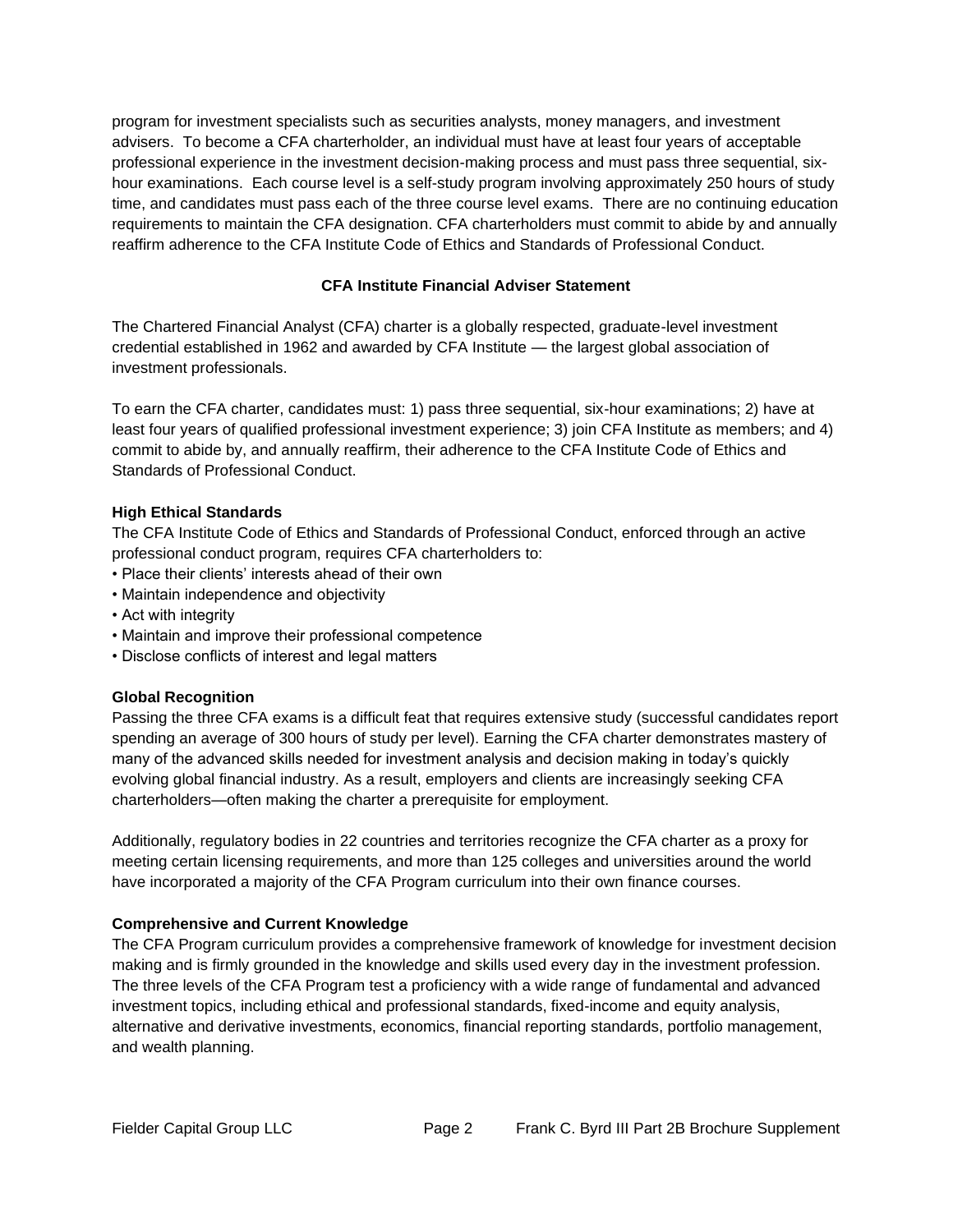The CFA Program curriculum is updated every year by experts from around the world to ensure that candidates learn the most relevant and practical new tools, ideas, and investment and wealth management skills to reflect the dynamic and complex nature of the profession.

To learn more about the CFA charter, visit www.cfainstitute.org.

### **Certified Financial Planner (CFP)**

The CERTIFIED FINANCIAL PLANNER™, CFP® and federally registered CFP (with flame design) marks (collectively, the "CFP® marks") are professional certification marks granted in the United States by Certified Financial Planner Board of Standards, Inc. ("CFP Board"). The CFP® certification is a voluntary certification; no federal or state law or regulation requires financial planners to hold CFP® certification. It is recognized in the United States and a number of other countries for its (1) high standard of professional education; (2) stringent code of conduct and standards of practice; and (3) ethical requirements that govern professional engagements with clients. Currently, more than 71,000 individuals have obtained CFP® certification in the United States.

To attain the right to use the CFP® marks, an individual must satisfactorily fulfill the following requirements:

- Education Complete an advanced college-level course of study addressing the financial planning subject areas that CFP Board's studies have determined as necessary for the competent and professional delivery of financial planning services, and attain a Bachelor's Degree from a regionally accredited United States college or university (or its equivalent from a foreign university). CFP Board's financial planning subject areas include insurance planning and risk management, employee benefits planning, investment planning, income tax planning, retirement planning, and estate planning;
- Examination Pass the comprehensive  $CFP^{\circledast}$  Certification Examination. The examination, administered on one day during two 3-hour testing sessions, includes case studies and client scenarios designed to test one's ability to correctly diagnose financial planning issues and apply one's knowledge of financial planning to real world circumstances;
- Experience Complete at least three years of full-time financial planning-related experience (or the equivalent, measured as 2,000 hours per year); and
- Ethics Agree to be bound by CFP Board's *Standards of Professional Conduct*, a set of documents outlining the ethical and practice standards for CFP® professionals.

Individuals who become certified must complete the following ongoing education and ethics requirements in order to maintain the right to continue to use the CFP® marks:

- Continuing Education Complete 30 hours of continuing education hours every two years, including two hours on the *Code of Ethics* and other parts of the *Standards of Professional Conduct*, to maintain competence and keep up with developments in the financial planning field; and
- Ethics Renew an agreement to be bound by the *Standards of Professional Conduct*. The Standards prominently require that CFP® professionals provide financial planning services at a fiduciary standard of care. This means CFP® professionals must provide financial planning services in the best interests of their clients.

CFP® professionals who fail to comply with the above standards and requirements may be subject to CFP Board's enforcement process, which could result in suspension or permanent revocation of their CFP® certification.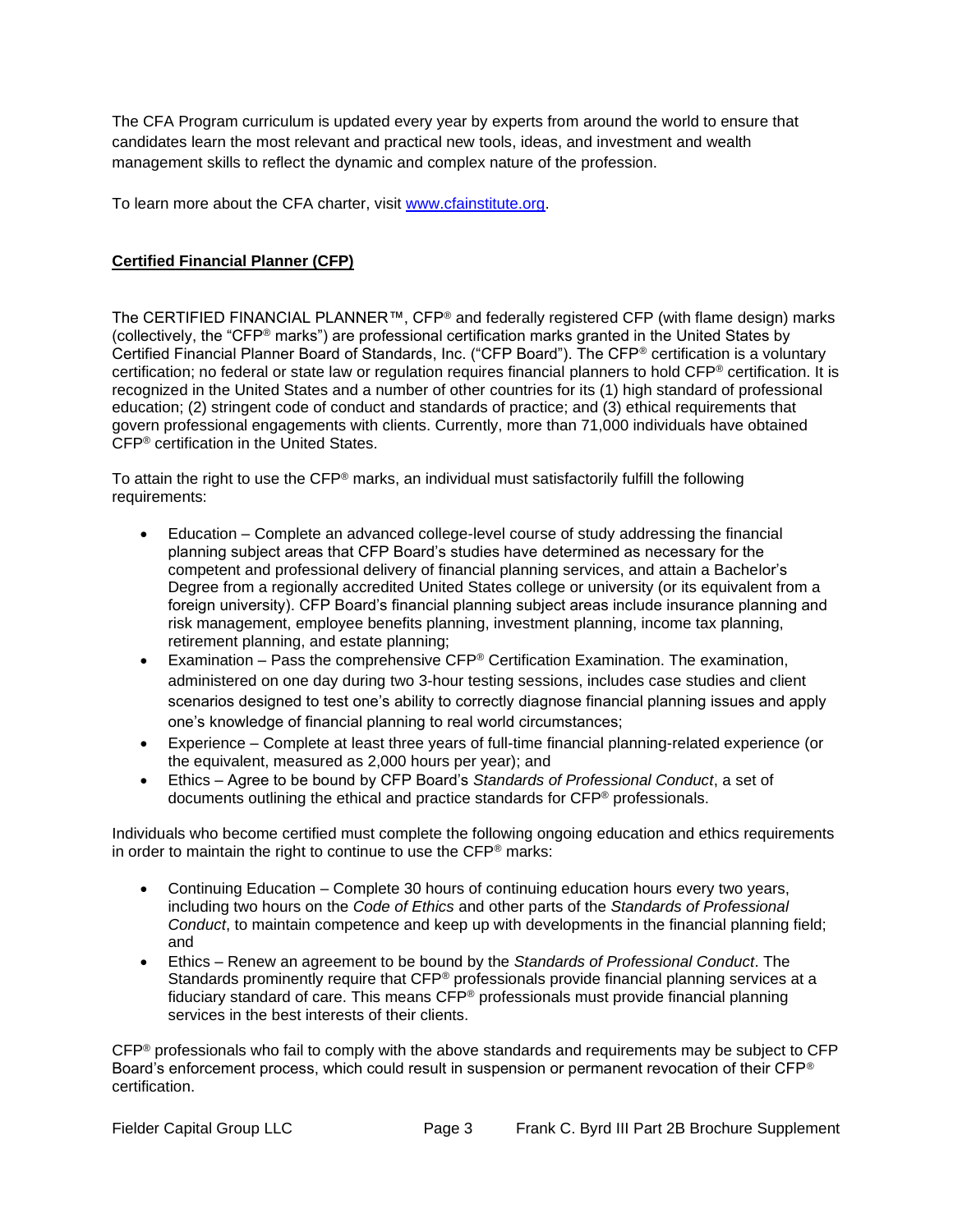CFP Acknowledgement: Frank C. Byrd III acknowledges his responsibility as a CFP® Certificant to adhere to the standards that have been established in the CFP Board's Standards of Professional Conduct. If you become aware that Frank C. Byrd III's conduct may violate the Standards of Professional Conduct, you may file a complaint with the CFP Board at [www.CFP.net/complaint.](http://www.cfp.net/complaint)

### **Item 3 – Disciplinary Information**

Frank C. Byrd III has no legal or disciplinary events to report.

### **Item 4 – Other Business Activities**

Frank C. Byrd III has no outside business activities to report.

### **Item 5 – Additional Compensation**

While Fielder Capital and Frank C. Byrd III do not receive cash compensation through their relationships with qualified custodians, product and service providers and counterparties, they will receive economic benefits. These benefits may include practice management advice/guidance, technology tools that help Fielder Capital better manage its business (such as trading and rebalancing tools) and integrate its systems with Schwab/Fidelity and other vendors. Additional benefits include national, regional or Firm specific educational events, occasional business entertainment of personnel of **Error! Reference source not found.** Capital, including meals, invitations to sporting events, and other forms of entertainment, some of which may accompany educational opportunities.

Although Fielder Capital and Frank C. Byrd III endeavor at all times to put the interest of its clients ahead of its own or those of its officers, directors, or representatives ("affiliated persons"), these arrangements could affect the judgment of Frank C. Byrd III when recommending investment products and services. These situations present a conflict of interest that may affect the judgment of affiliated persons including Frank C. Byrd III.

### **Item 6 – Supervision**

Frank C. Byrd III is the Chief Compliance Officer of Fielder Capital. He is responsible for overseeing and enforcing the firm's compliance programs that have been established to monitor and supervise the activities and services provided by the firm and its representatives. Frank C. Byrd III can be contacted at 212-918-4860.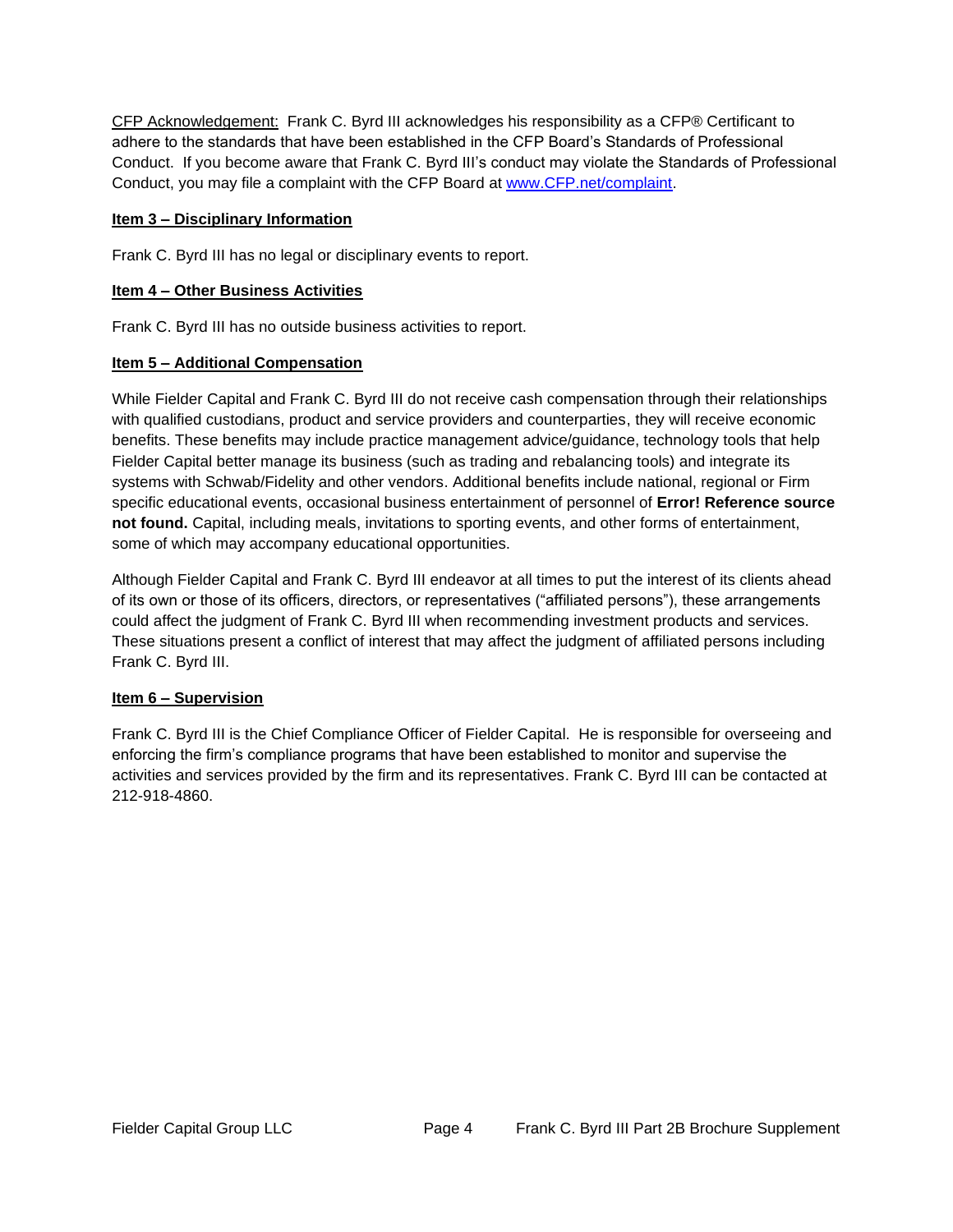### **FORM ADV PART 2B BROCHURE SUPPLEMENT**

#### **Stephen L. Korn**

### **Item 1 – Cover Page**

Stephen L. Korn Fielder Capital Group LLC 1033 Demonbreun Street, Suite 300 Nashville, TN 37203

Mailing Address Fielder Capital Group LLC 1222 Demonbreun Street, Suite 1035 Nashville, TN 37203

212-913-9415 www.fieldercapital.com Date of Supplement: January 2021

**This brochure supplement provides information about Stephen L. Korn that supplements the Fielder Capital Group LLC ("Fielder Capital") disclosure brochure. You should have received a copy of that brochure. Please contact Frank Byrd at 212-918-4860 if you did not receive Fielder Capital's brochure or if you have any questions about the contents of this supplement.** 

### **Item 2 – Educational Background and Business Experience**

**Stephen L. Korn** Born: 1973 CRD # 5044659

### *Post Secondary Educational Background***:**

Cornell University, Bachelor of Science in Engineering: 1995 Columbia University - Business School, MBA: 2000

### *Business Background***:**

Fielder Capital, CIO, COO, 12/2018 to Present Malkin Capital Management, Co-Chief Investment Officer, 01/2015 to 12/2018 Arch Capital Management LLC, Principal, 02/2008 to 12/2014

### *Professional Designations*

### **Chartered Financial Analyst (CFA)**

The Chartered Financial Analyst (CFA) designation is issued by the CFA Institute, formerly known as the Association for Investment Management and Research (AIMR). The CFA Program is a graduate-level program for investment specialists such as securities analysts, money managers, and investment advisers. To become a CFA charterholder, an individual must have at least four years of acceptable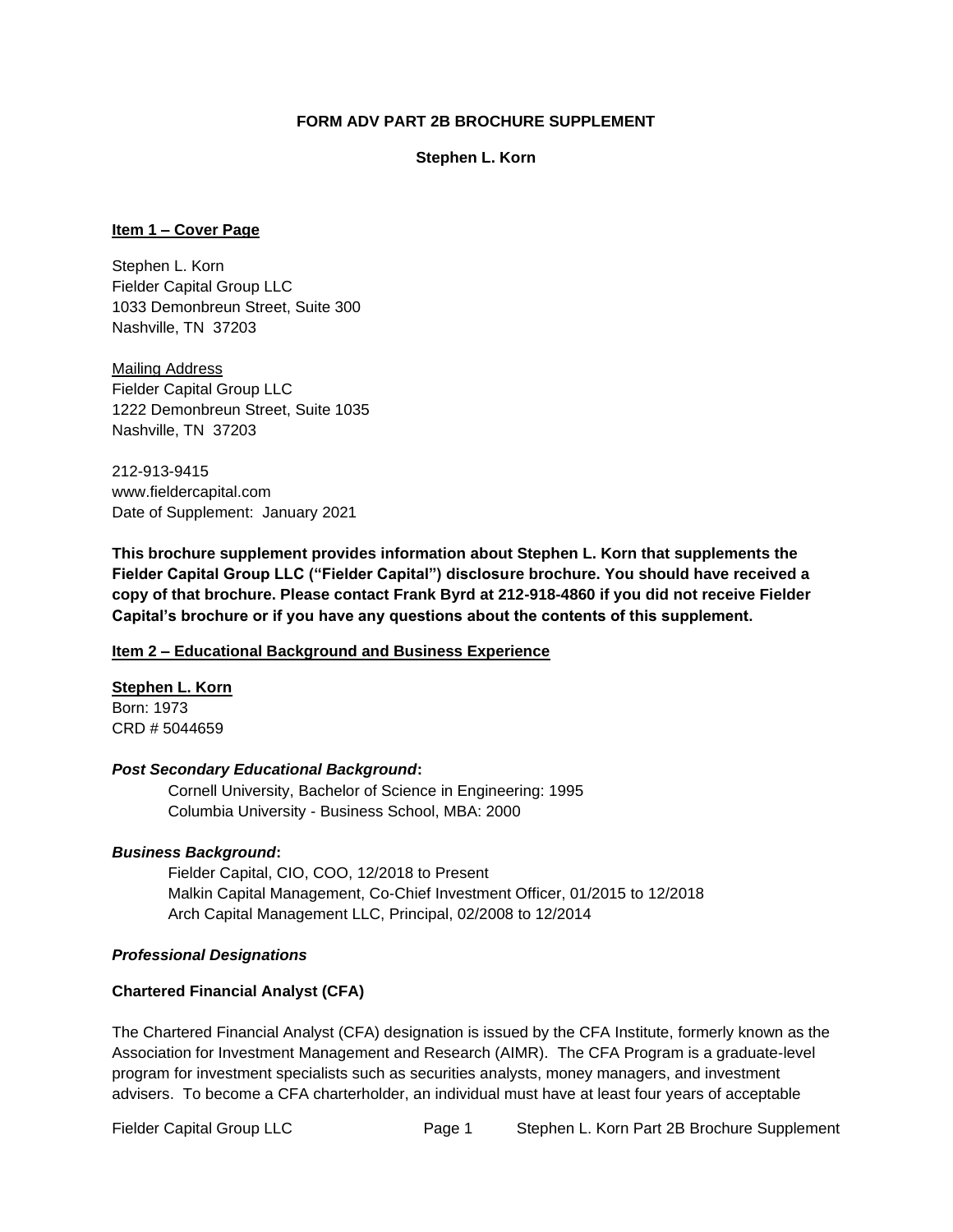professional experience in the investment decision-making process and must pass three sequential, sixhour examinations. Each course level is a self-study program involving approximately 250 hours of study time, and candidates must pass each of the three course level exams. There are no continuing education requirements to maintain the CFA designation. CFA charterholders must commit to abide by and annually reaffirm adherence to the CFA Institute Code of Ethics and Standards of Professional Conduct.

## **CFA Institute Financial Adviser Statement**

The Chartered Financial Analyst (CFA) charter is a globally respected, graduate-level investment credential established in 1962 and awarded by CFA Institute — the largest global association of investment professionals.

There are currently more than 90,000 CFA charterholders working in 134 countries. To earn the CFA charter, candidates must: 1) pass three sequential, six-hour examinations; 2) have at least four years of qualified professional investment experience; 3) join CFA Institute as members; and 4) commit to abide by, and annually reaffirm, their adherence to the CFA Institute Code of Ethics and Standards of Professional Conduct.

### **High Ethical Standards**

The CFA Institute Code of Ethics and Standards of Professional Conduct, enforced through an active professional conduct program, require CFA charterholders to:

- Place their clients' interests ahead of their own
- Maintain independence and objectivity
- Act with integrity
- Maintain and improve their professional competence
- Disclose conflicts of interest and legal matters

### **Global Recognition**

Passing the three CFA exams is a difficult feat that requires extensive study (successful candidates report spending an average of 300 hours of study per level). Earning the CFA charter demonstrates mastery of many of the advanced skills needed for investment analysis and decision making in today's quickly evolving global financial industry. As a result, employers and clients are increasingly seeking CFA charterholders—often making the charter a prerequisite for employment.

Additionally, regulatory bodies in 22 countries and territories recognize the CFA charter as a proxy for meeting certain licensing requirements, and more than 125 colleges and universities around the world have incorporated a majority of the CFA Program curriculum into their own finance courses.

### **Comprehensive and Current Knowledge**

The CFA Program curriculum provides a comprehensive framework of knowledge for investment decision making and is firmly grounded in the knowledge and skills used every day in the investment profession. The three levels of the CFA Program test a proficiency with a wide range of fundamental and advanced investment topics, including ethical and professional standards, fixed-income and equity analysis, alternative and derivative investments, economics, financial reporting standards, portfolio management, and wealth planning.

Fielder Capital Group LLC Page 2 Stephen L. Korn Part 2B Brochure Supplement The CFA Program curriculum is updated every year by experts from around the world to ensure that candidates learn the most relevant and practical new tools, ideas, and investment and wealth management skills to reflect the dynamic and complex nature of the profession.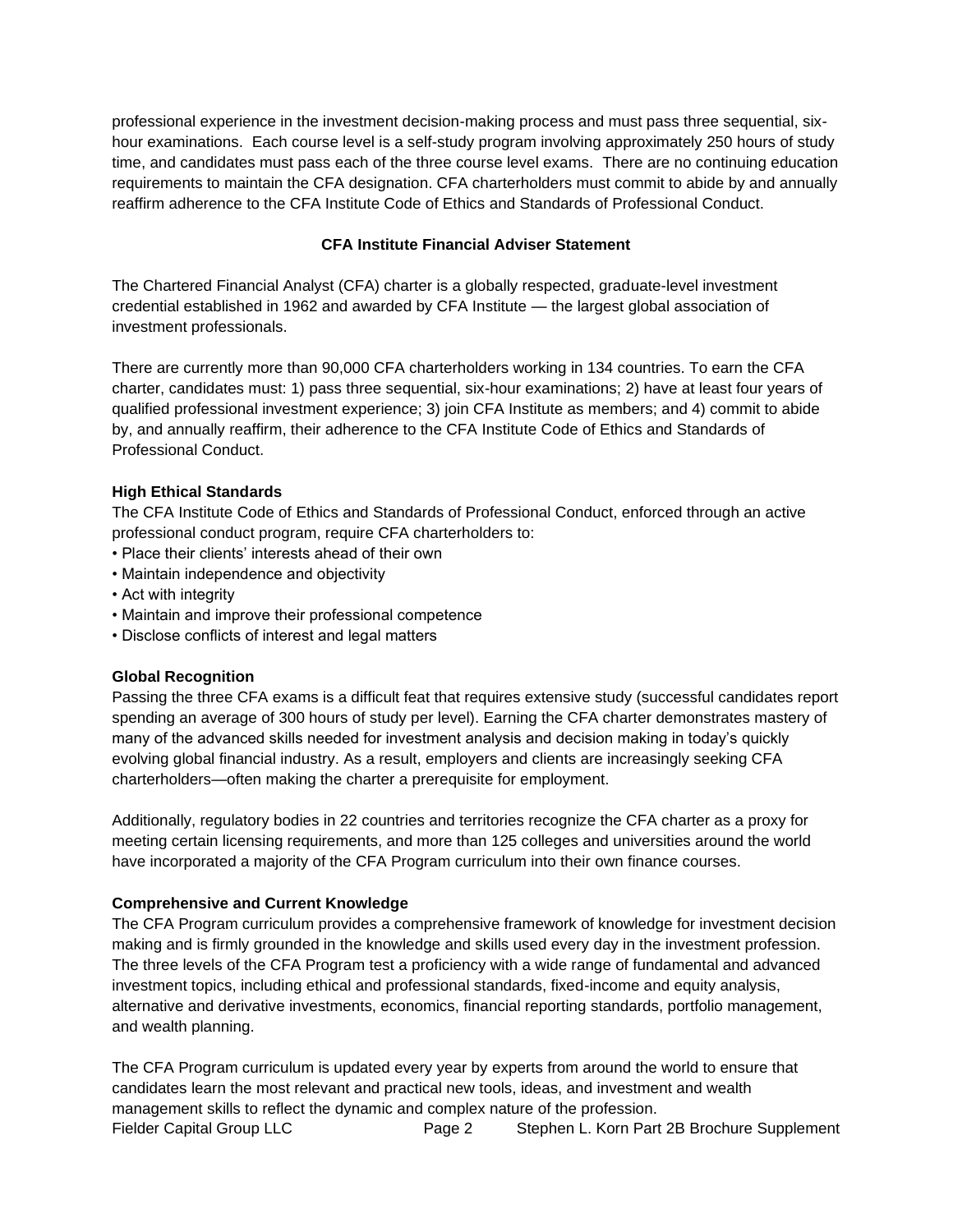To learn more about the CFA charter, visit [www.cfainstitute.org.](http://www.cfainstitute.org/)

### **Item 3 – Disciplinary Information**

Stephen L. Korn has no legal or disciplinary events to report.

### **Item 4 – Other Business Activities**

Stephen L. Korn has no outside business activities to report.

## **Item 5 – Additional Compensation**

While Fielder Capital and Stephen L. Korn do not receive cash compensation through their relationships with qualified custodians, product and service providers and counterparties, they will receive economic benefits. These benefits may include practice management advice/guidance, technology tools that help Fielder Capital better manage its business (such as trading and rebalancing tools) and integrate its systems with Schwab/Fidelity and other vendors. Additional benefits include national, regional or Firm specific educational events, occasional business entertainment of personnel of **Error! Reference source not found.** Capital, including meals, invitations to sporting events, and other forms of entertainment, some of which may accompany educational opportunities.

Although Fielder Capital and Stephen L. Korn endeavor at all times to put the interest of its clients ahead of its own or those of its officers, directors, or representatives ("affiliated persons"), these arrangements could affect the judgment of Stephen L. Korn when recommending investment products and services. These situations present a conflict of interest that may affect the judgment of affiliated persons including Stephen L. Korn.

### **Item 6 – Supervision**

Frank Byrd is the Chief Compliance Officer of Fielder Capital. He is responsible for overseeing and enforcing the firm's compliance programs that have been established to monitor and supervise the activities and services provided by the firm and its representatives, including Stephen L. Korn. Frank Byrd can be contacted at 212-918-4860.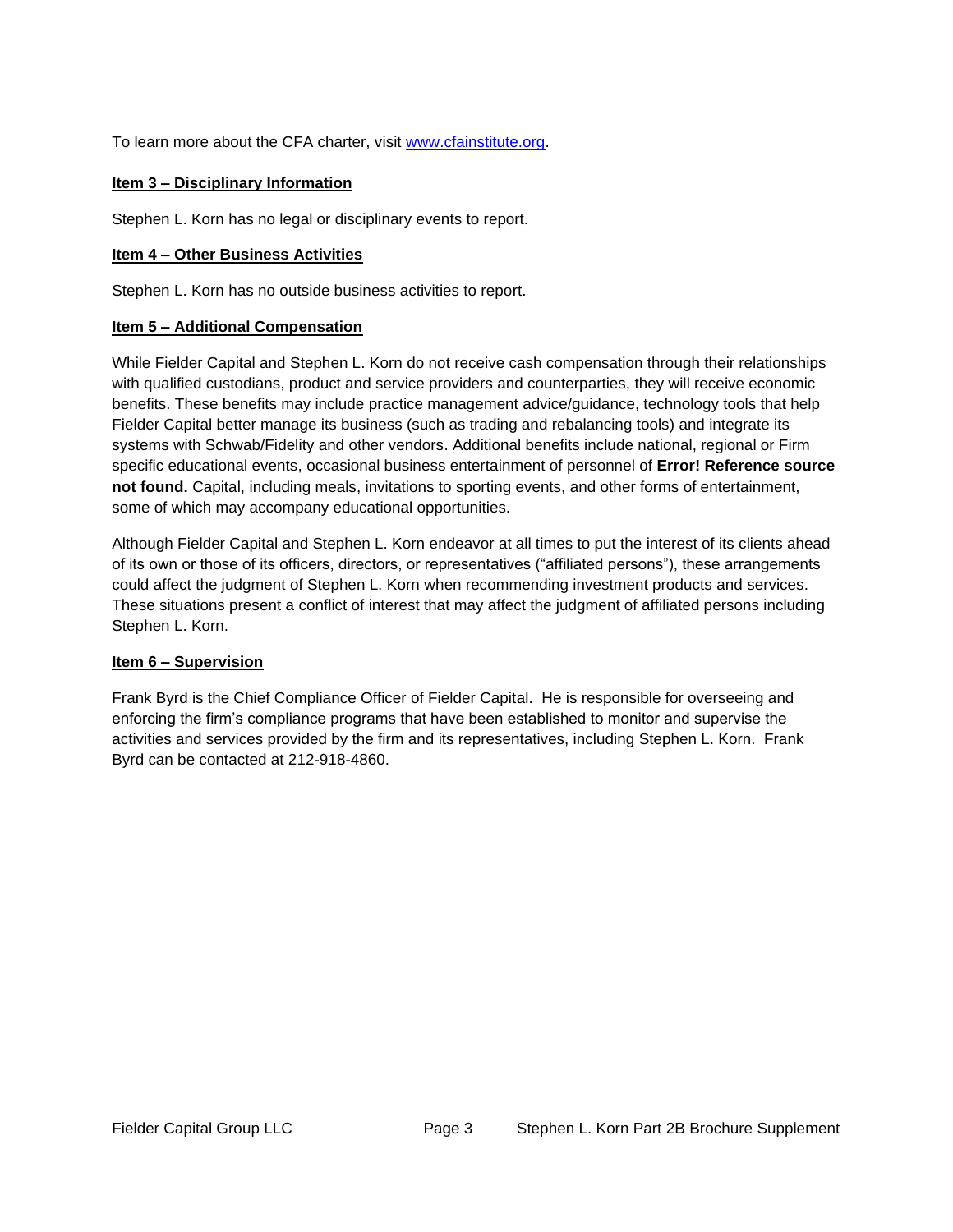### **FORM ADV PART 2B BROCHURE SUPPLEMENT**

### **Nathaniel R. Frigge**

### **Item 1 – Cover Page**

Nathaniel R. Frigge Fielder Capital Group LLC 1411 Broadway, 16<sup>th</sup> Floor New York, NY 10018

Mailing Address Fielder Capital Group LLC 1222 Demonbreun Street, Suite 1035 Nashville, TN 37203

212-913-9952 nfrigge@fieldercapital.com www.fieldercapital.com

Date of Supplement: January 2021

**This brochure supplement provides information about Nathaniel R. Frigge that supplements the Fielder Capital Group LLC ("Fielder Capital") disclosure brochure. You should have a copy of that brochure. Please contact Frank Byrd at 212-918-4860 if you did not receive Fielder Capital's brochure or if you have any questions about the contents of this supplement.** 

## **Item 2 – Educational Background and Business Experience**

## **Nathaniel R. Frigge**

Born: 1995 CRD #7204650

### *Post-Secondary Educational Background***:**

University at Buffalo, Bachelor of Arts in Business Administration: 2017 Capital Normal University, Studied Chinese, 05/2015 to 07/2015 (no degree conferred)

### *Business Background***:**

Fielder Capital Group, LLC, Investment Adviser Representative, 03/2020 to Present Fielder Capital Group, LLC, Analyst, 01/2019 to Present Jackson Lewis P.C., Collections Coordinator, 10/2017 to 12/2018 Unemployed, 05/2017 to 10/2017 UB Recreation and Intramurals Department, Head Official, 09/2014 to 05/2017 Park Country Club, Busboy, 06/2016 to 05/2017 UB Spectrum, Account Executive, 09/2016 to 05/2017 University at Buffalo, Student, 08/2013 to 05/2017 Minisciengo County Club, Busboy, 05/2013 to 08/2013 Deer Mountain Day Camp, Camp Counselor, 05/2012 to 08/2012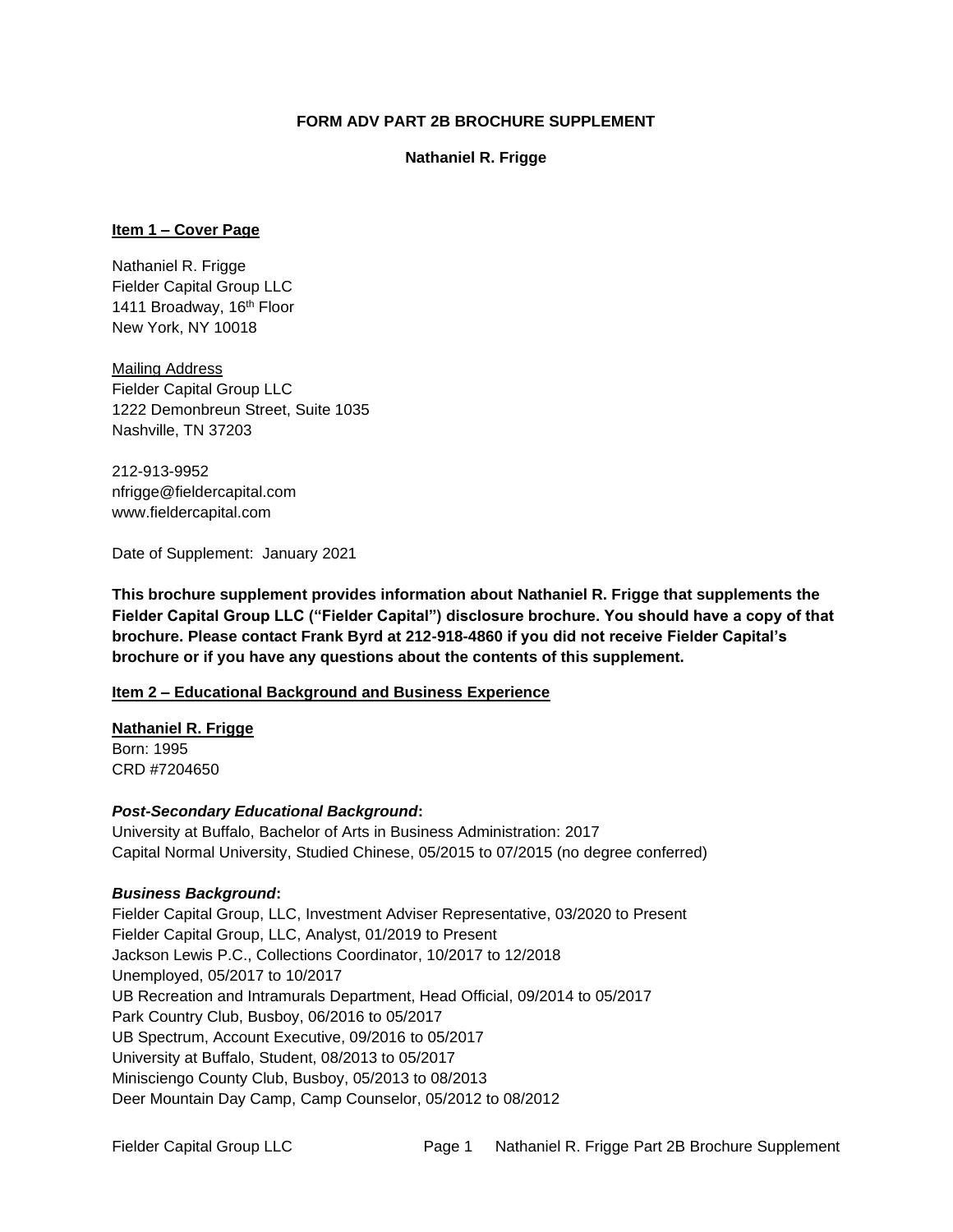Suffern High School, Student, 09/2009 to 06/2013

### **Item 3 – Disciplinary Information**

Nathaniel R. Frigge has no legal or disciplinary events to report.

### **Item 4 – Other Business Activities**

Nathaniel R. Frigge has no outside business activities to report.

### **Item 5 – Additional Compensation**

While Fielder Capital and Nathaniel R. Frigge do not receive cash compensation through their relationships with qualified custodians, product and service providers and counterparties, they will receive economic benefits. These benefits may include practice management advice/guidance, technology tools that help Fielder Capital better manage its business (such as trading and rebalancing tools) and integrate its systems with Schwab/Fidelity and other vendors. Additional benefits include national, regional or Firm specific educational events, occasional business entertainment of personnel of **Error! Reference source not found.** Capital, including meals, invitations to sporting events, and other forms of entertainment, some of which may accompany educational opportunities.

Although Fielder Capital and Nathaniel R. Frigge endeavor at all times to put the interest of its clients ahead of its own or those of its officers, directors, or representatives ("affiliated persons"), these arrangements could affect the judgment of Nathaniel R. Frigge when recommending investment products and services. These situations present a conflict of interest that may affect the judgment of affiliated persons, including Nathaniel R. Frigge.

### **Item 6 – Supervision**

Frank Byrd is the Chief Compliance Officer of Fielder Capital. He is responsible for overseeing and enforcing the firm's compliance programs that have been established to monitor and supervise the activities and services provided by the firm and its representatives, including Nathaniel R. Frigge. Frank Byrd can be contacted at 212-918-4860.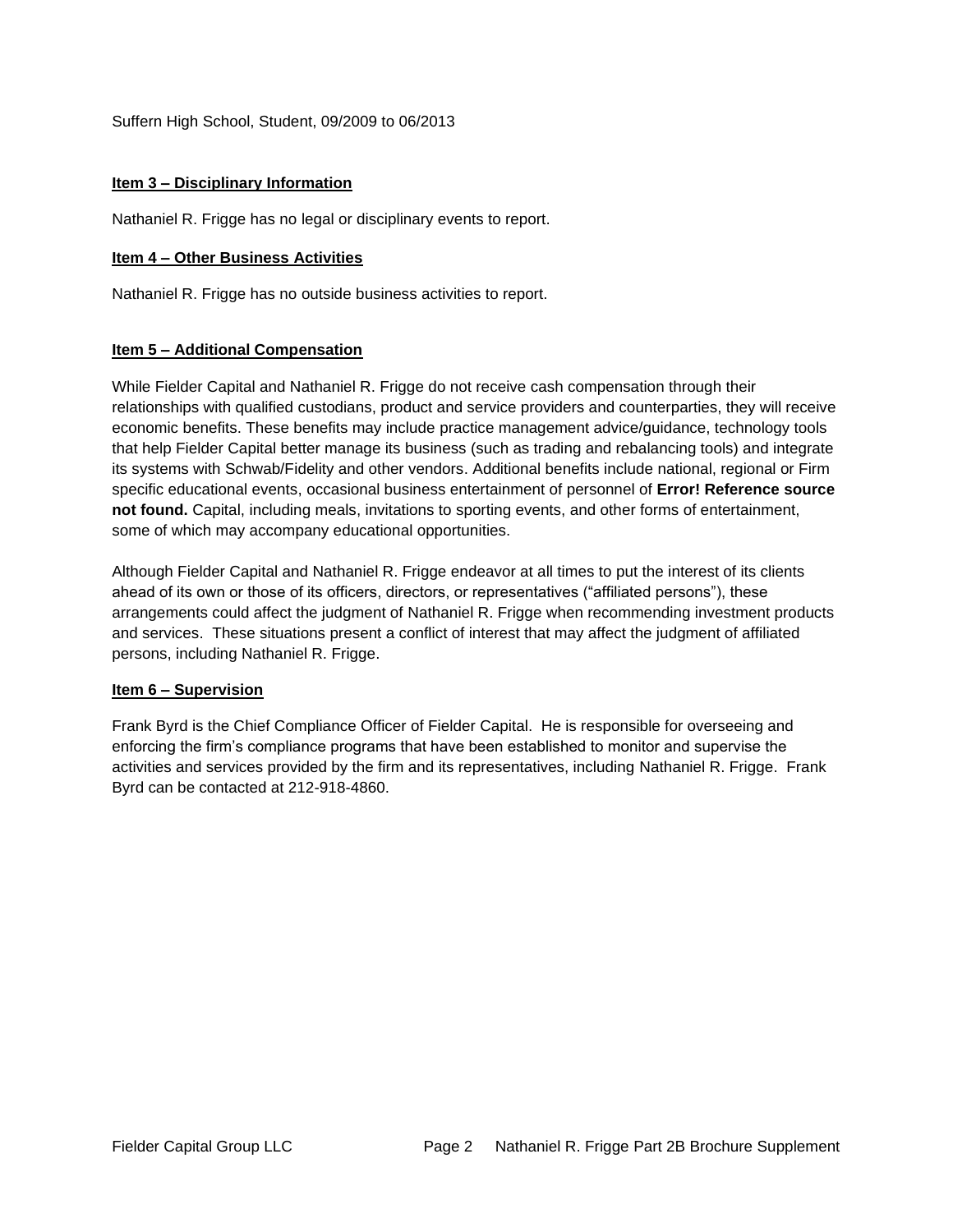### **FORM ADV PART 2B BROCHURE SUPPLEMENT**

#### **Jennifer L. Miller**

### **Item 1 – Cover Page**

Jennifer L. Miller Fielder Capital Group LLC 1222 Demonbreun Street, Suite 1035 Nashville, TN 37203

212-913-9952 Jmiller@fieldercapital.com www.fieldercapital.com

Date of Supplement: August 2021

**This brochure supplement provides information about Jennifer L. Miller that supplements the Fielder Capital Group LLC ("Fielder Capital") disclosure brochure. You should have a copy of that brochure. Please contact Frank Byrd at 212-918-4860 if you did not receive Fielder Capital's brochure or if you have any questions about the contents of this supplement.** 

### **Item 2 – Educational Background and Business Experience**

**Jennifer Miller** Born: 1972 CRD #5441723

### *Post-Secondary Educational Background***:**

Minnesota School of Business, Bachelor of Science in Business Administration: 2013

### *Business Background***:**

Fielder Capital Group, LLC, Client Services Associate, 08/2021 to Present, Beacon Capital Management, Client Relations Administrator, 12/2019 to 08/2021, Unemployed, 11/2018 to 12/2019, McGladrey Wealth Management LLC / RSM Wealth Management, LLC., Associate Advisor, 04/2011 to 11/2018

### **Item 3 – Disciplinary Information**

Jennifer L. Miller has no legal or disciplinary events to report.

### **Item 4 – Other Business Activities**

Jennifer L. Miller has no outside business activities to report.